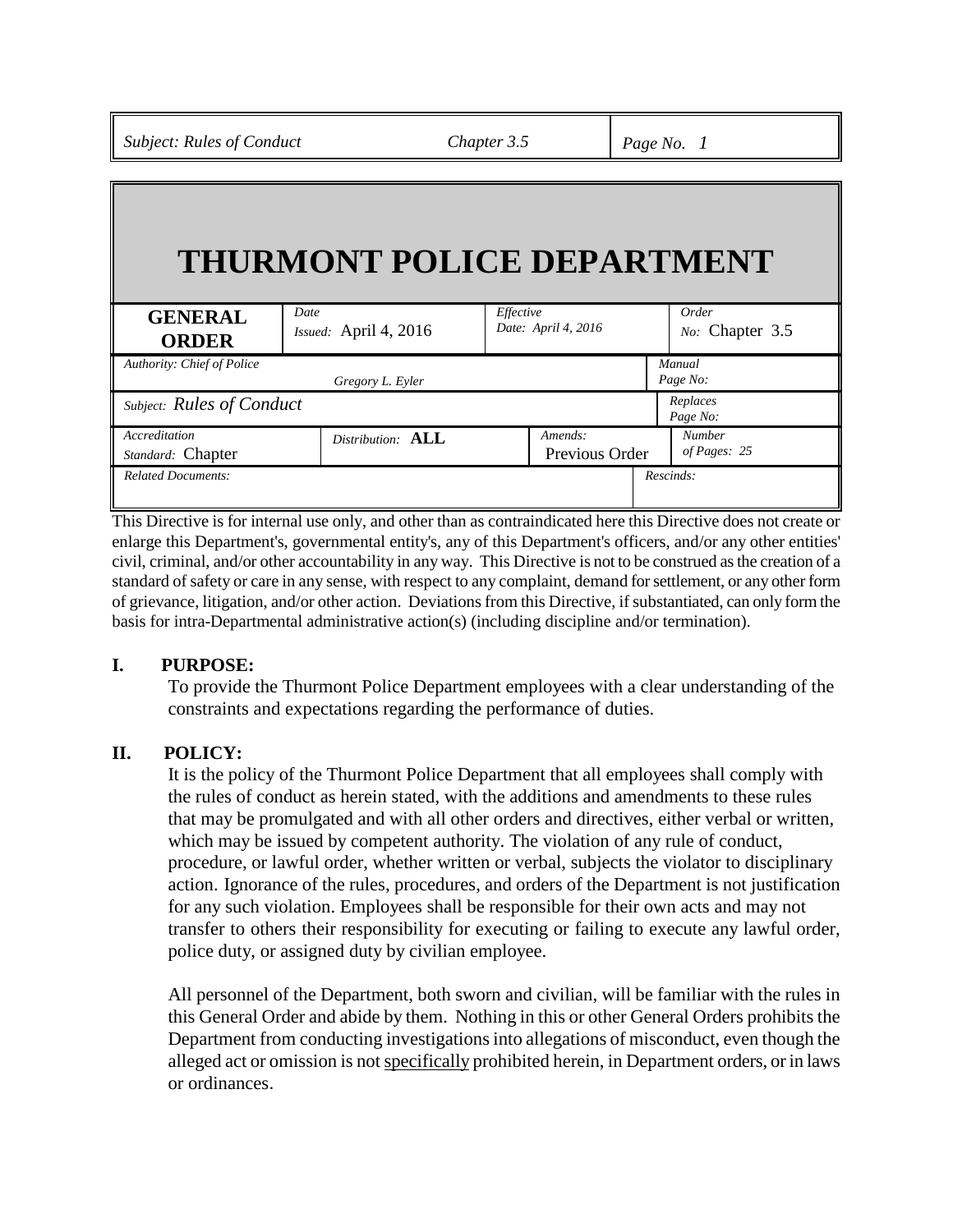| <b>Subject: Rules of Conduct</b> | Chapter 3.5 | <i>Page No.</i> 2 |
|----------------------------------|-------------|-------------------|
|                                  |             |                   |

#### **III. DISCUSSION:**

Although personal integrity and adherence to high standards of conduct are expected of all department employees, some additional standards are applicable to police officers. In our society, police officers are the primary guardians of public safety, and are entrusted with special enforcement powers. It is, therefore, both appropriate and necessary that the community be protected from abuses of police authority. Additionally, officers are highly visible representatives of government and have a major impact upon the community.

The Law Enforcement Code of Ethics is a statement of professional conduct for police officers. In addition, the code exemplifies the Department's concern for preserving the constitutional rights of all persons, as well as protecting the community from those who choose to violate the law.

Police agencies must demand of their employees the highest standards of conduct in order to establish and maintain public trust. To that end, Police Departments must establish standards of conduct that are clear and concise and define acceptable behavior to all employees.

#### **IV. DEFINITIONS:**

### **1- LAW ENFORCEMENT CODE OF ETHICS:**

As a law enforcement officer, my fundamental duty is to serve mankind; to safeguard lives and property; to protect the innocent against deception, the weak against oppression or intimidation, and the peaceful against violence or disorder; and to respect the Constitutional rights of all men to liberty, equality and justice.

I will keep my private life unsullied as an example to all; maintain courageous calm in the face of danger, scorn or ridicule; develop selfrestraint; and be constantly mindful of the welfare of others. Honest in thought and deed in both my personal and official life, I will be exemplary in obeying the laws of the land and the regulations of my Department. Whatever I see or hear of a confidential nature or that is confided to me in my official capacity will be kept ever secret unless revelation is necessary in the performance of my duty.

I will never act officiously or permit personal feelings, prejudices, animosities or friendships to influence my decisions. With no compromise for crime and with relentless prosecution of criminals, I will enforce the law courteously and appropriately without fear or favor, malice or ill will, never employing unnecessary force or violence and never accepting gratuities.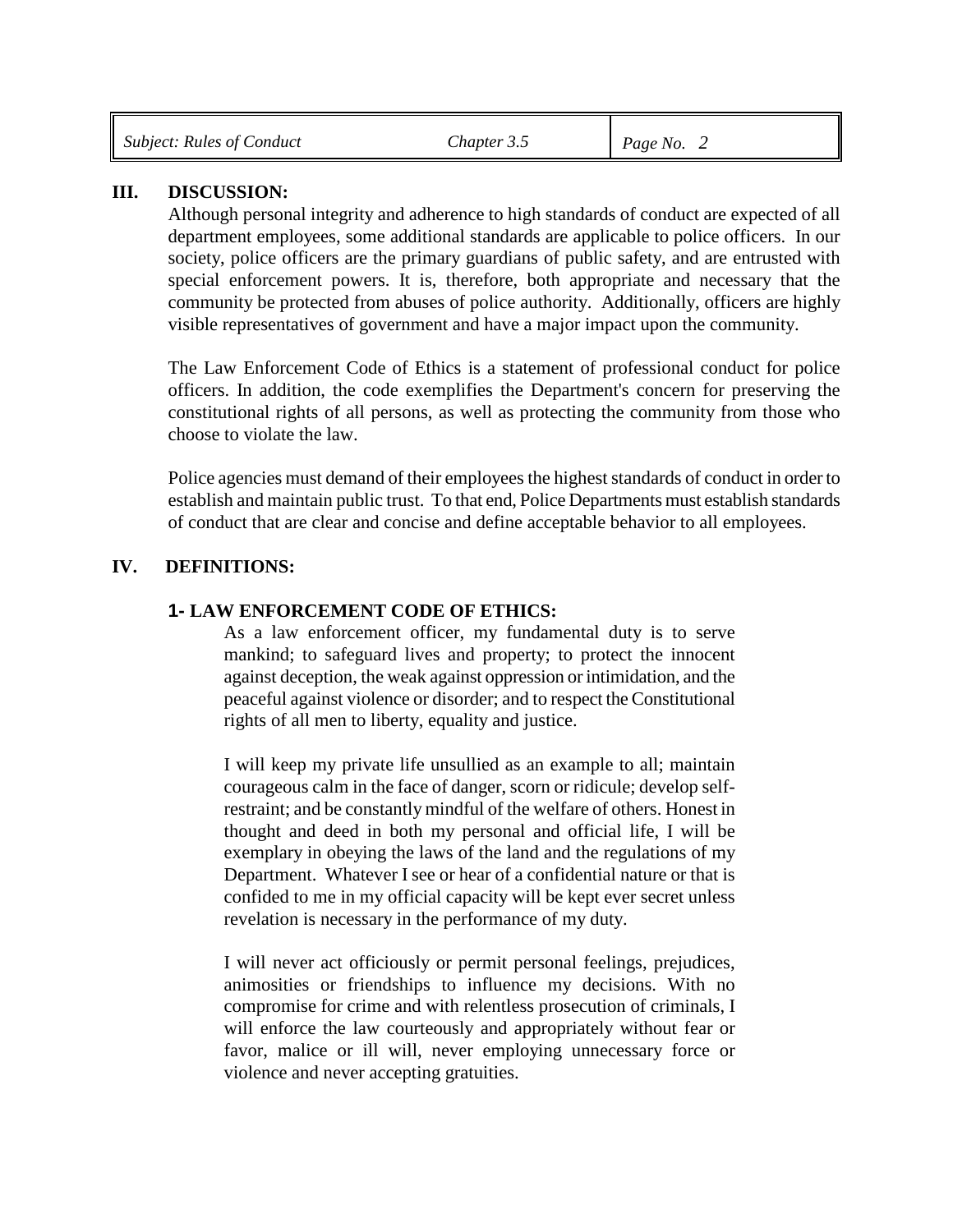I recognize the badge of my office as a symbol of public faith, and I accept it as a public trust to be held so long as I am true to the ethics of the police service. I will constantly strive to achieve these objectives and ideals, dedicating myself before God to my chosen profession--law enforcement.

## **2- CIVILIAN CODE OF ETHICS:**

I recognize my responsibility to exhibit honesty and integrity through ethical behavior in both my professional and personal life.

I will be obedient to the laws of the State of Maryland and the United States.

I will exhibit respect for my superiors, my peers, other employees, and citizens, and work to promote a harmonious work environment.

I will not, in the performance of my duties, work for personal advantage or profit.

I will give efficient, impartial, prompt and courteous service to the public at all times.

I will accept responsibility for my actions.

I will put loyalty to the highest moral and ethical principles above loyalty to persons or government.

I will never discriminate unfairly by the dispensing of special favors or privileges to anyone, whether for remuneration or not, and I will never accept, for myself or anyone else, favors or benefits under circumstances which might be construed by a reasonable person as influencing the performance of my duties.

Whatever I see or hear of a confidential nature or that is confided to me in my official capacity will be kept confidential unless revelation is necessary in the performance of my duty.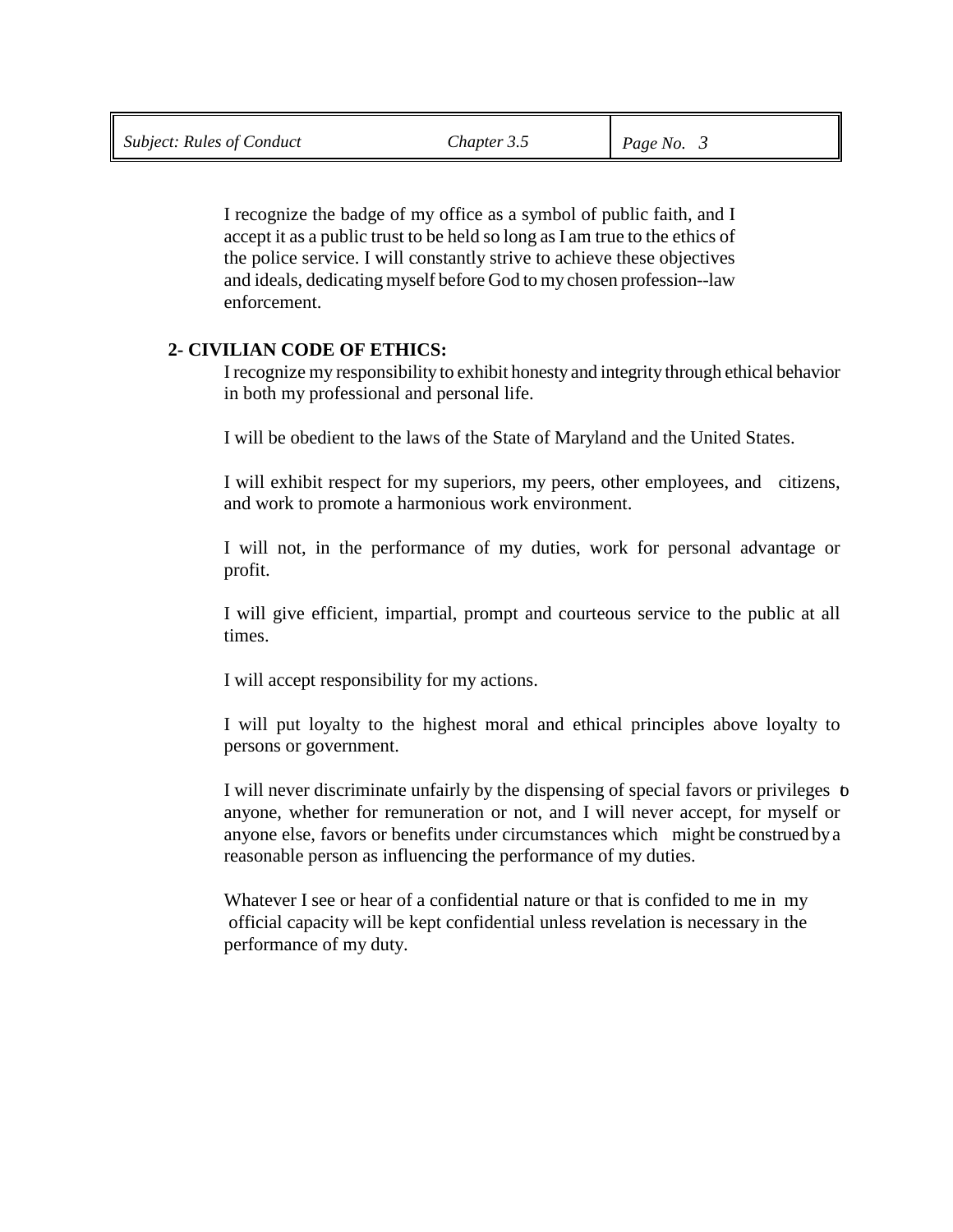## **V. TABLE OF CONTENTS:**

For ease of reference, the section title of each subject in this order is identified below:

- **1-0 Unbecoming Conduct**
- **2-0 Insubordination**
- **3-0 Criticism**
- **4-0 Abuse of Position**
- **5-0 Associations**
- **6-0 Immoral Conduct**
- **7-0 Conformance to Laws**
- **8-0 Payments of Debts**
- **9-0 Seeking or accepting gifts, discounts, or gratuities**
- **10-0 Accepting bribes**
- **11-0 Political Activity**
- **12-0 Labor Activity**
- **13-0 Secondary Employment**
- **14-0 Thurmont Police Department Communications**
- **15-0 Interrogations**
- **16-0 Reporting for Duty**
- **17-0 Fictitious Illness or Injury Reports**
- **18-0 Interference with Duty**
- **19-0 Abuse of Process / Withholding Evidence**
- **20-0 Evidence/Found and recovered Property**
- **21-0 Suggestions Pertaining to Service**
- **22-0 Requests for Assistance**
- **23-0 Citizen's Complaints**
- **24-0 Courtesy**
- **25-0 Identification**
- **26-0 Personal Appearance**
- **27-0 Neglect of Duty**
- **28-0 Use of Alcoholic Beverages**
- **29-0 Use of Drugs**
- **30-0 Gambling**
- **31-0 Treatment of Persons in Custody**
- **32-0 Thurmont Police Department Equipment**
- **33-0 Incompetence**
- **34-0 Safety and Fire Prevention**
- **35-0 Changing Posts or Assignments**
- **36-0 Control of Keys, Tools, Security Equipment, Drugs, Toxic and Dangerous Materials**
- **37-0 Contraband**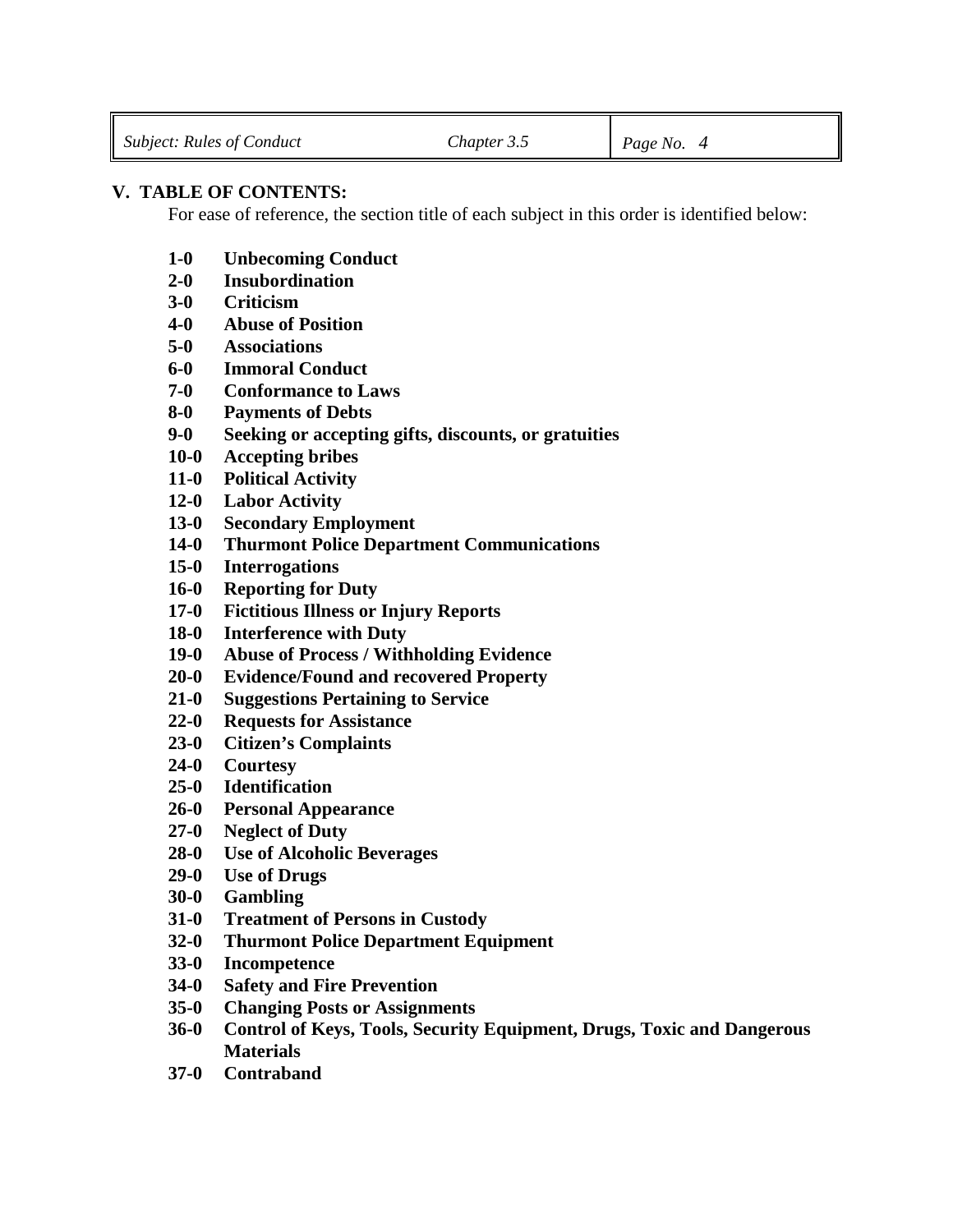- **38-0 Chain of Command**
- **39-0 Personnel File**
- **40-0 Polygraph Examination**
- **41-0 Court Appearance Compensation**
- **42-0 Military Courtesy**
- **43-0 Following Orders**
- **44-0 Enforcement of all Criminal and Traffic Laws**
- **45-0 Arrest, Search and Seizure**
- **46-0 Release of Arrestee**
- **47-0 Public Statements and Appearances**
- **48-0 Civility and Respect**
- **49-0 Confidentiality**
- **50-0 Truthfulness**
- **51-0 Discourtesy**
- **52-0 Discretionary Judgment**

#### **VI. RULES:**

#### **1-0 Unbecoming Conduct**

- 1.1) Every employee shall conduct him/herself at all times, both on and off duty, in a manner which reflects most favorably on the Police Department. The phrase "reflects most favorably" pertains to the perception of both the citizens and other department employees. Conduct unbecoming of an employee shall include that which tends to bring the Police Department into disrepute, or reflects discredit upon the employee as a representative of the department, or that which tends to impair the operation or efficiency of the department or employee.
- 1.2) An employee of the Police Department will not injure or discredit a subordinate or fellow employee through unreasonable, unjust, arbitrary, or tyrannical conduct, or abusive language.
- 1.3) An employee of the Police Department shall not maliciously threaten, strike, or assault any other employee of the Police Department.

#### **2-0 Insubordination**

- 2.1) Employees of the Police Department shall, unless otherwise directed by competent authority, transact all official business with employees senior in rank or classification only through the official chain of command.
- 2.2) Employees will obey all orders from superiors, whether written or verbal, except when compliance with such orders would require the commission of an illegal act. No employee without adequate justification will intentionally issue an order that is contrary to an order issued by a superior. Employees to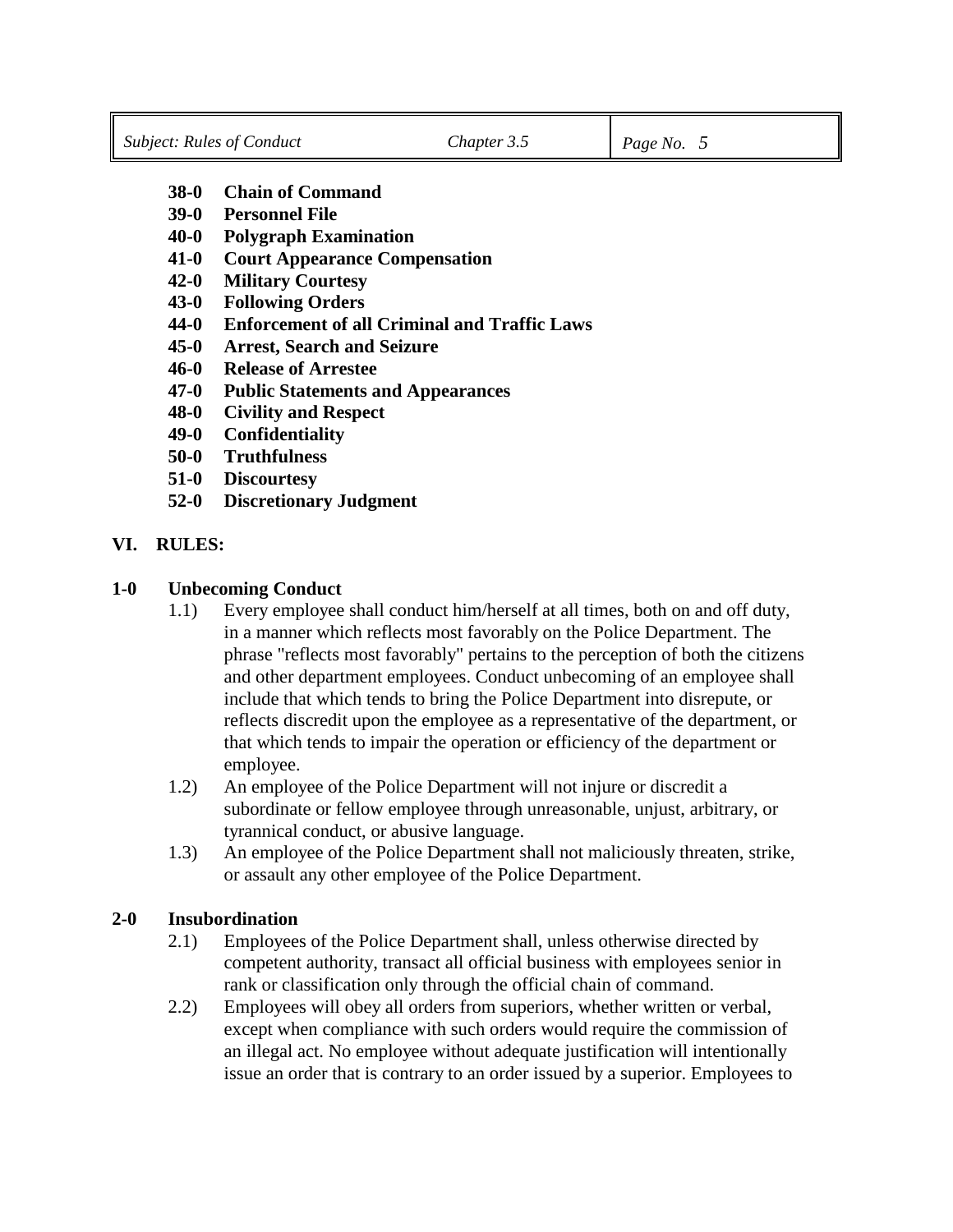whom conflicting orders are issued will call immediate attention to such conflict; however, if the conflict is not resolved, the last order will be obeyed.

- 2.3) Any order may be countermanded in an emergency. An employee countermanding a prior order will immediately report the reason for his/her action to his/her commanding officer. Responsibility for all prudent and reasonable action necessary for compliance with orders will remain with the superior issuing the order. Accountability for all actions taken in compliance with orders remains that of the person taking such action.
- 2.4) At the scene of an incident, the assigned employee shall be in charge until relieved at the direction of another officer senior in rank or as may otherwise be directed by competent authority.

# **3-0 Criticism**

An employee shall not criticize or ridicule the Thurmont Police Department, any other agency, or the Maryland Judiciary, their policies, or their officers by speech, in writing, or other expression in any other manner, when such speech, writing, or other expression is defamatory, obscene, unlawful, exhibits a reckless disregard for truthfulness, or tends to undermine the operation of the police department, other agency, or the judiciary by impairing their efficiency or interfering with their operation or maintenance of discipline.

## **4-0 Abuse of Position**

- 4.1) While deprived of police powers, police employees of the department will not wear the uniform and will not represent themselves in an official capacity as an employee of the Police Department.
- 4.2) An employee is prohibited from using his/her official position or his/her official identification card or badge for personal or financial benefit or as a means of obtaining privileges not otherwise available to him/her, or for avoiding consequences of illegal acts. An employee is prohibited from using his/her official position or his/her official identification card or badge for financial benefit or as a means of obtaining privileges not otherwise available to another person, or for avoiding consequences of illegal acts by another person. An employee may not lend his/her identification card or badge to another person, or permit it to be photographed or reproduced without written approval of the Chief.
- 4.3) An employee shall not permit or authorize the use of his/her name, photograph, or official title identifying him/her as an employee of the Thurmont Police Department in connection with testimonials or advertisements of any commodity or commercial enterprise, or for personal reasons without the written approval of the Chief.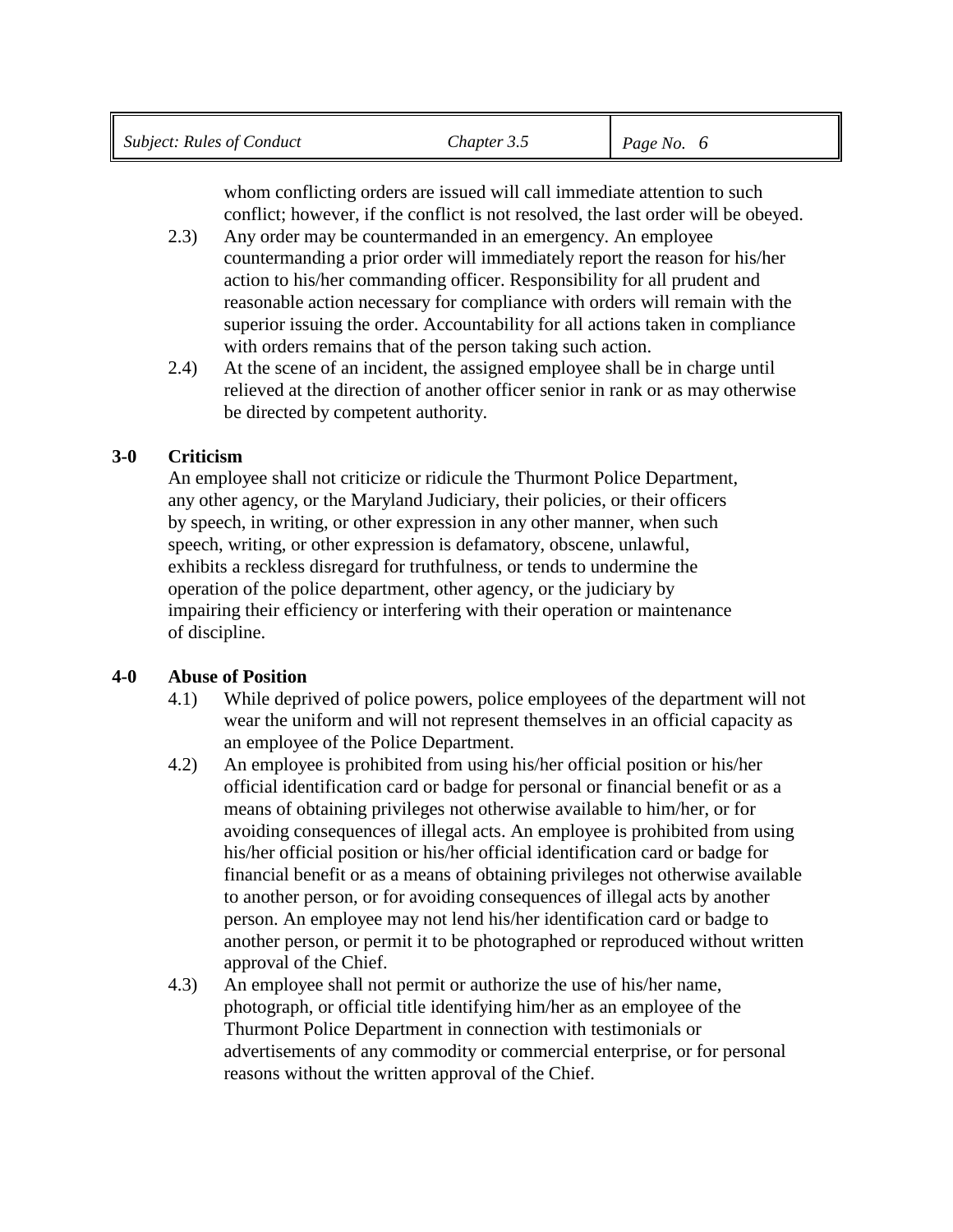- 4.4) An employee shall not sign a petition, without the authority of the Chief, when the signature identifies him/her as a member of the Police Department; nor shall any employee sign any petition which has an unlawful purpose. However, any employee may sign a lawful petition as a lawful citizen.
- 4.5) An employee shall not address a public gathering, appear on radio or television, prepare any article for publication, act as a correspondent to a newspaper or a periodical, release or divulge investigative information or any other matters of the Police Department, either in an official or unofficial capacity without first having obtained permission from his/her commanding officer.

## **5-0 Associations**

- 5.1) Employees shall avoid associations or dealings with persons whom he/she knows or should know, are racketeers, gamblers, felons, persons under criminal investigation or indictment, or others who have a reputation in the community for felonious or criminal behavior, except as directed by a superior.
- 5.2) An employee shall not visit or enter a house of prostitution, gambling house, or any other establishment wherein the laws of the United States, the laws of the State of Maryland, or any other law or ordinance of a political subdivision are violated except in the performance of duty and while acting in response to law and specific orders of a superior.
- 5.3) An employee of the Thurmont Police Department shall not in any manner affiliate him/herself with any organization, association, movement, group or combination of persons which advocates the overthrow of the government of the United States or any state, or which has adopted the policy of advocating or approving the commission of acts of force or violence to deny any person his/her right under the Constitution of the United States or any state, or which seeks to alter the form of government of the United States or any state by unconstitutional means.

## **6-0 Immoral Conduct**

6.1) Every employee shall maintain a level of moral conduct in his/her personal affairs which is in keeping with the highest standards of the law enforcement profession. No employee shall be a participant in any incident involving illegal activity which compromises or has the potential to compromise his/her ability to perform as a law enforcement officer or as an employee of the Thurmont Police Department, or causes the department to be brought into disrepute.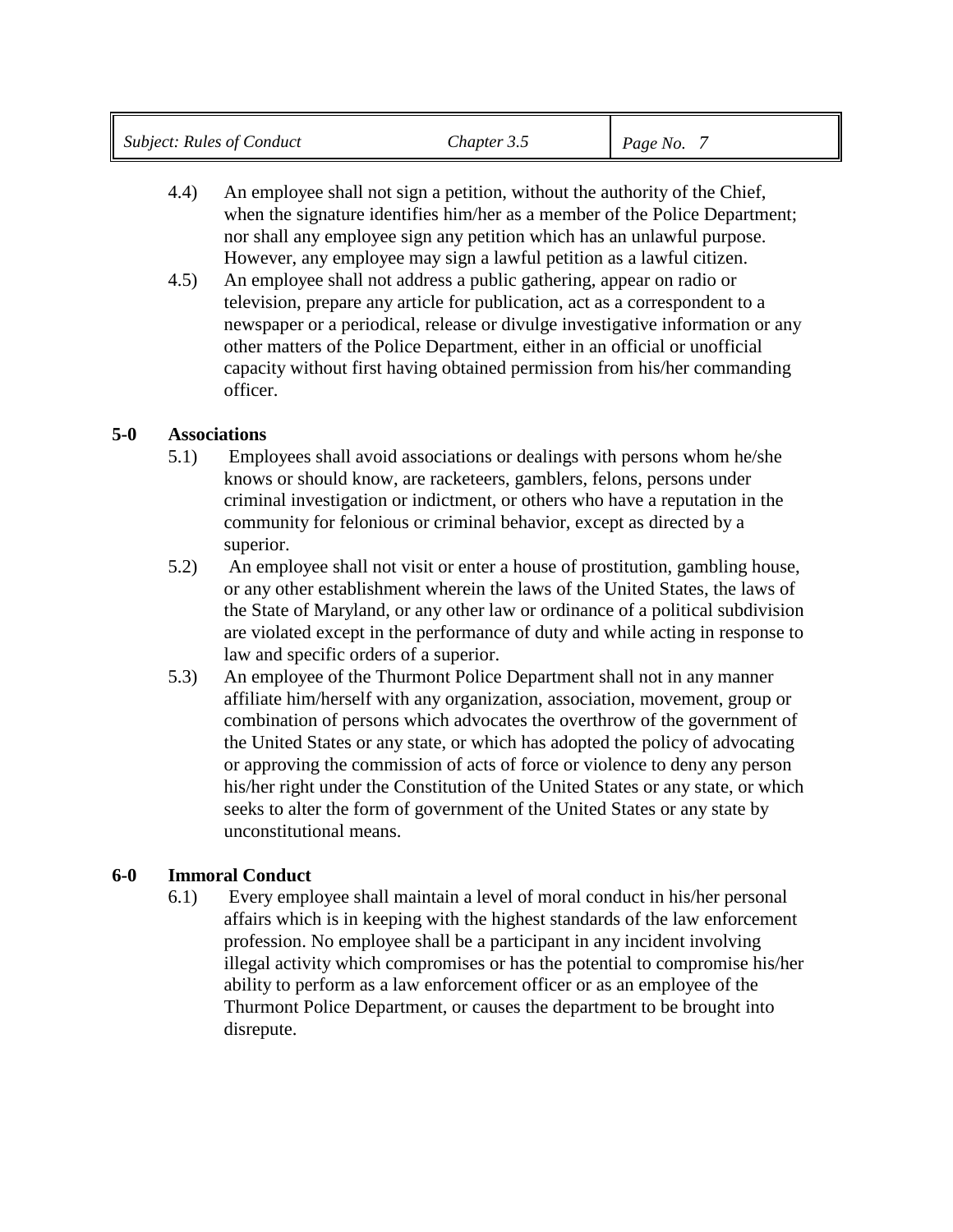| <b>Subject: Rules of Conduct</b> | Chapter 3.5 | Page No. $8$ |
|----------------------------------|-------------|--------------|
|                                  |             |              |

- 6.2) Any employee directly involved in the investigation or handling of any crime or other police matter will not become personally or sexually involved with any complainant, suspect, informant, defendant, witness or victim of that incident, from the time the case becomes known to the Department until the final disposition of the case.
- 6.3) Each employee will maintain a level of moral conduct in his personal life which is in keeping with the highest standards of the law enforcement profession, as outlined in the Law Enforcement Code of Ethics.

## **7-0 Conformance to Laws**

- 7.1) An employee shall not violate his/her oath of office and trust or any other condition of his/her employment with Thurmont, or commit an offense punishable under the laws or statutes of the United States or any sovereign nation, the State of Maryland, or public local laws or ordinances. Any employee who has been charged with a violation of any law, statute, or public local law or ordinance stipulated in this Section must report the facts concerning such violations to his/her commanding officer. Parking violations, except when they are issued to a Thurmont Police Department's vehicle, are exempted from this subsection.
- 7.2) The fact that an employee has been charged with and is awaiting trial for an offense shall not prevent the Chief from taking any action that he/she deems necessary until the charges are resolved.

## **8-0 Payment of Debts**

- 8.1) Employees of the Thurmont Police Department will make every effort to pay all just debts and legal liabilities. Disciplinary action may be taken when:
- 8.1.1) Judgements or creditors have been finally adjudicated and the employee, even though able to pay, has refused to comply with such judgement, or
- 8.1.2) The effects of such indebtedness have adversely affected the ability of the employee to perform his/her job or have negatively reflected on the reputation or effectiveness of the Thurmont Police Department.
- 8.2 ) Absent extenuating circumstances, disciplinary action shall be inappropriate where:
- 8.2.1) The employee has made a genuine and sincere effort to pay the debts, or
- 8.2.2) The employee has filed for a voluntary bankruptcy petition.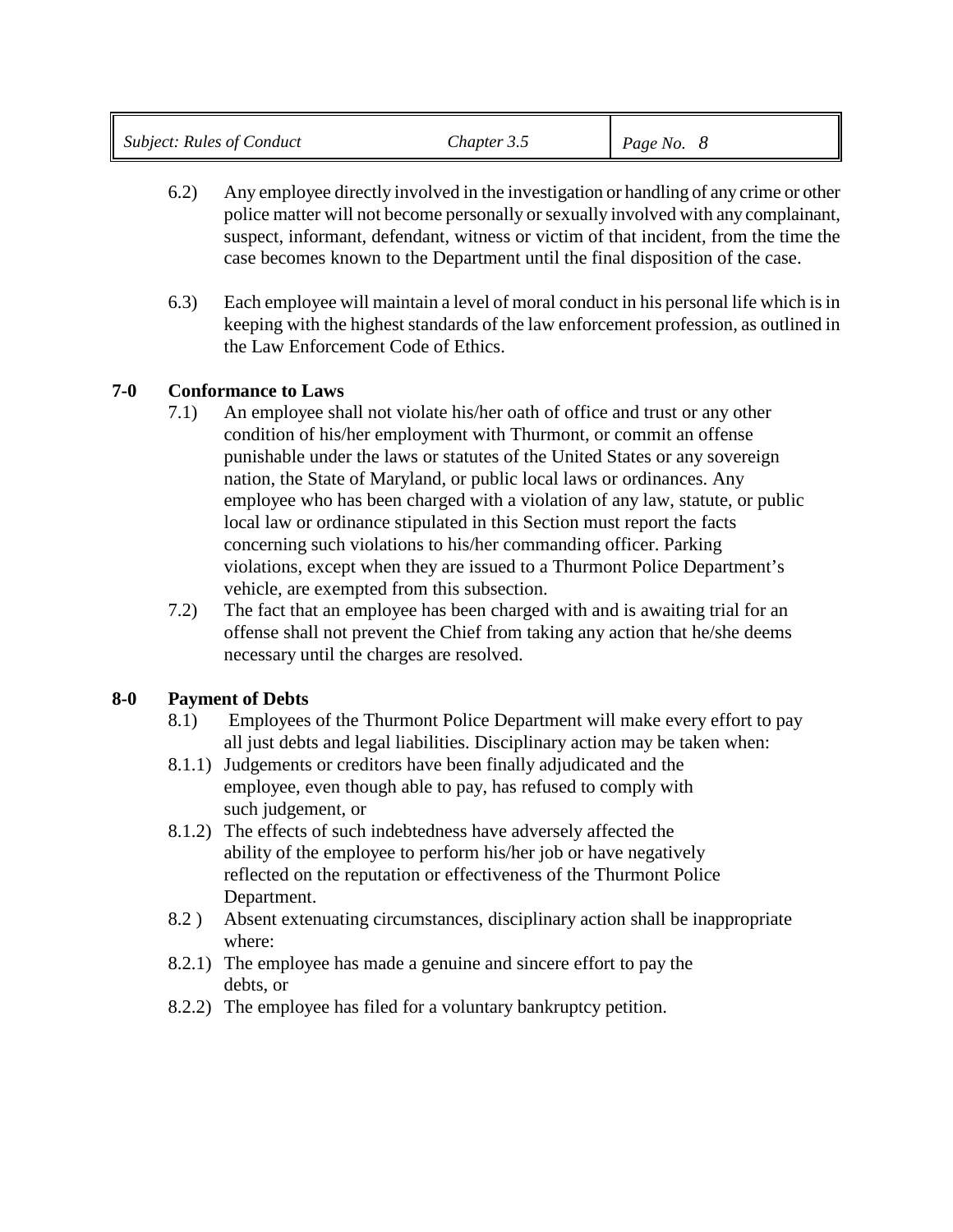| <b>Subject: Rules of Conduct</b> | Chapter 3.5 | $\mid$ Page No. 9 |  |
|----------------------------------|-------------|-------------------|--|
|                                  |             |                   |  |

### **9-0 Seeking or accepting gifts, discounts, or gratuities**

- 9.1) Except as noted below, employees will not accept, seek, or solicit, either directly or indirectly any gift, discount, or gratuity on the basis of their membership in the Department, from any individual, business establishment or merchant without the specific approval of the Chief of Police.
- 9.2) Unless a gift of any of the following would tend to impair the impartiality and/or the independent judgment of an employee, or is of such value that would give the appearance of doing so, or the employee believes it is designed to do so, this Section does not apply to the following if unsolicited:
- 9.2.1) meals and beverages for on-duty consumption;
- 9.2.2) ceremonial gifts or gifts of nominal value (\$25.00 or less) or trivial items of informational value;
- 9.2.3) gifts of tickets or free admission extended to an employee to attend a professional or intercollegiate sporting event or charitable, cultural, or political event, if the purpose of this gift or admission is a courtesy or ceremony extended to the Department rather than to an individual;
- 9.2.4) any other gift, discount, or gratuity that would not present a conflict of interest upon approval by the Chief of Police.
- 9.3) Employees will not accept, seek, solicit, or share in any fee, reimbursement, reward, or other compensation for the performance of their official duties unless specifically authorized by the Chief of Police, or accept same for their failure to perform such duties.

#### **10-0 Accepting bribes:**

Employees will not accept any bribe in any form whatsoever. Employees will immediately report, and will initiate appropriate enforcement action in the case of, any offer, or attempt to offer, any bribe or inducement made in an effort to influence their official conduct.

#### **11-0 Political Activity**

- 11.1) The political association and political conduct of employees of the Thurmont Police Department shall be in conformance with established policies and procedures.
- 11.2) Employees of the Thurmont Police Department shall not participate in political activity while on duty or in uniform.

#### **12-0 Labor Activity**

An employee shall not engage in any strike or job action. Strike or job action includes, but is not limited to, failure to report for duty, willful absence from duty, unauthorized holidays, sickness unsubstantiated by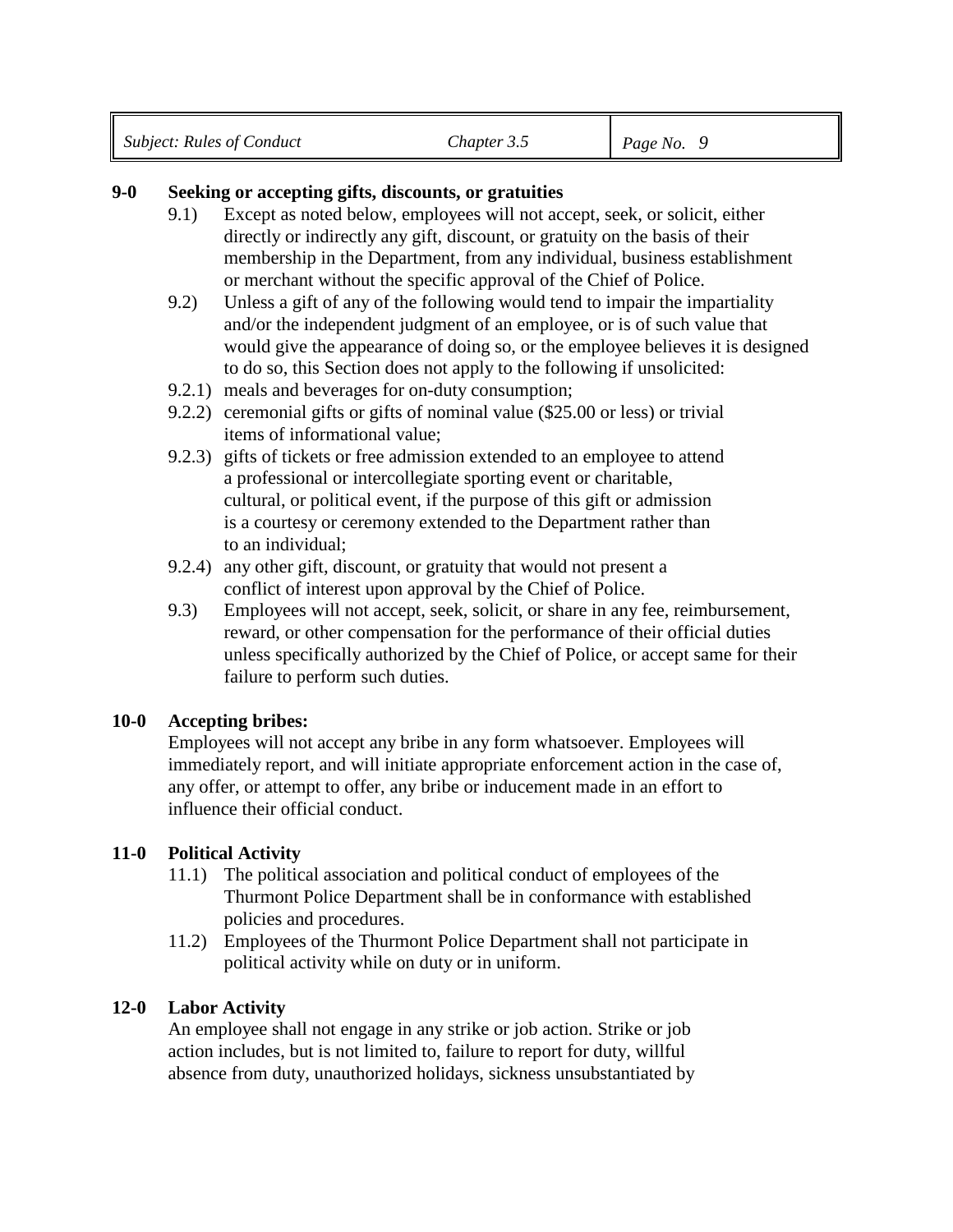physician's statement, stoppage of work, or the abstinence in whole or in part from the full, faithful, and proper performance of the duties of employment for the purpose of inducing, influencing, or coercing a change in condition, compensation, rights, privileges, or obligations of employment.

## **13-0 Secondary Employment**

Police Department personnel shall not be employed in any capacity in other business, trade, occupation, or profession, while employed by the Thurmont Police Department, except as established by policy and approved by the Chief.

## **14-0 Thurmont Police Department Communications**

- 14.1) An employee shall submit all reports, both verbal and written, required by the police department, on time and in accordance with established procedures. All official business transacted by Thurmont Police Department employees must be processed through official channels.
- 14.2 ) The following procedure will govern the submission of reports on administrative investigations:
- 14.2.1) During any administrative investigation an accused employee shall, upon order of competent authority, submit a written report detailing the facts concerning involvement in an incident being investigated where the incident is related specifically, directly, and narrowly to the performance of official duties.
- 14.2.2) Whenever a sworn employee of the Thurmont Police Department is ordered to submit a detailed report concerning an incident in which the employee is alleged to have been involved and if the authority ordering the report knows, or should have known, that the report is likely to contain information which may be used as evidence against the employee in a disciplinary hearing, then the authority ordering the report will abide by Rules and Procedures for Internal Investigations and LEOBR. These criteria do not apply to the submission of procedural reports required by Thurmont Police Department standard operating procedures, rule or policy.
- 14.3) Thurmont Police Department employees shall report to his/her superior all information that comes to his/her attention concerning organized crime, racketeering, vice conditions, etc.
- 14.4) All reports submitted by employees of the Thurmont Police Department will be truthful; no employee shall knowingly report or cause to be reported any false information. A clear distinction must be made between reports which contain false information and those which contain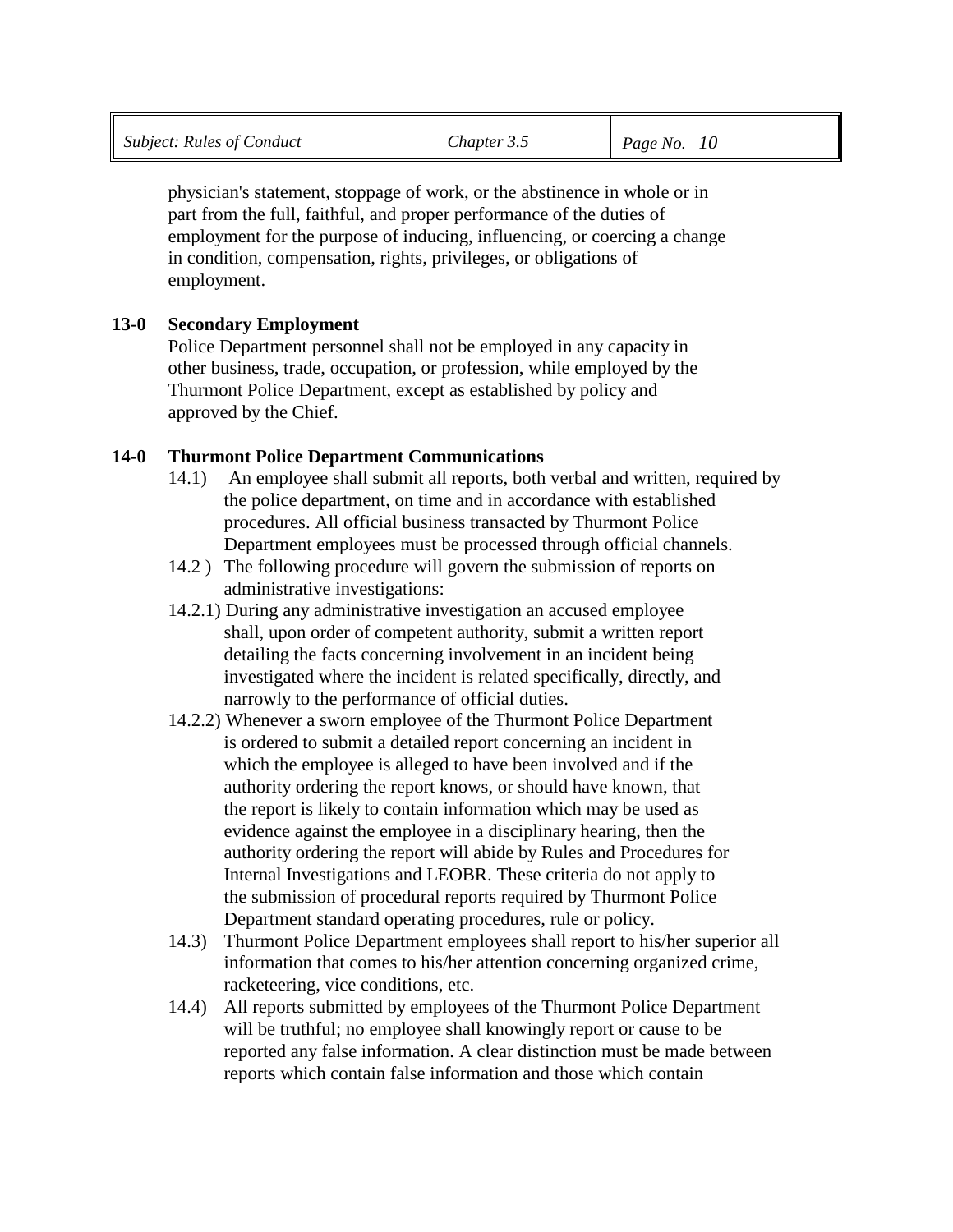inaccurate or improper information. To prove by a preponderance of evidence that one has submitted a false report, evidence must be presented for consideration that such report is designedly untrue, deceitful, or made with the intent to deceive the person to whom it was directed.

- 14.5) All reports submitted by employees of the Thurmont Police Department will be complete and will not contain improper or inaccurate information. Inaccurate or improper information may be characterized by that which is untrue by mistake or accident made in good faith, after the exercise of reasonable care.
- 14.6) An employee shall treat the official business of the Thurmont Police Department as confidential. Information regarding official business shall be disseminated only to those for whom it is intended in accordance with established procedures. An employee may remove or copy official records or reports only in accordance with established procedures. An employee shall not divulge the identity of a person giving confidential information, except as authorized by proper authority in the performance of police duties.
- 14.7) The content of draft promotional and transfer lists or other material labeled "DRAFT" or "CONFIDENTIAL" must be treated with the utmost sensitivity, as items of this nature may differ significantly when finalized. Only those employees officially directed under competent authority to review, discuss or have input into draft and confidential material may divulge the content of said material and then only to employees specifically authorized by official directive.
- 14.8) All employees shall maintain a home phone or mobile phone and make all of their contact numbers known to the police department. Employees will also provide their complete address, and any changes made to their address, known to the police department. Employees will provide their contact information upon the beginning of their employment and notify the department immediately of any changes while employed with TPD.
- 14.9) Employees knowing of other members or employees violating laws, ordinances or rules of the police department, or disobeying orders (verbal/written), shall report same verbally and in writing to his/her immediate supervisor through official channels. If the employee believes the information is of such gravity and importance that it must be brought to the immediate personal attention of the Chief, official channels may be bypassed.
- 14.10) It will be the responsibility of the employee once issued voice mail access to check his/her voice mail during a regular working week at least every working day. Access to the voice mail can be accomplished from the employee's residence, which is required to have a working telephone. If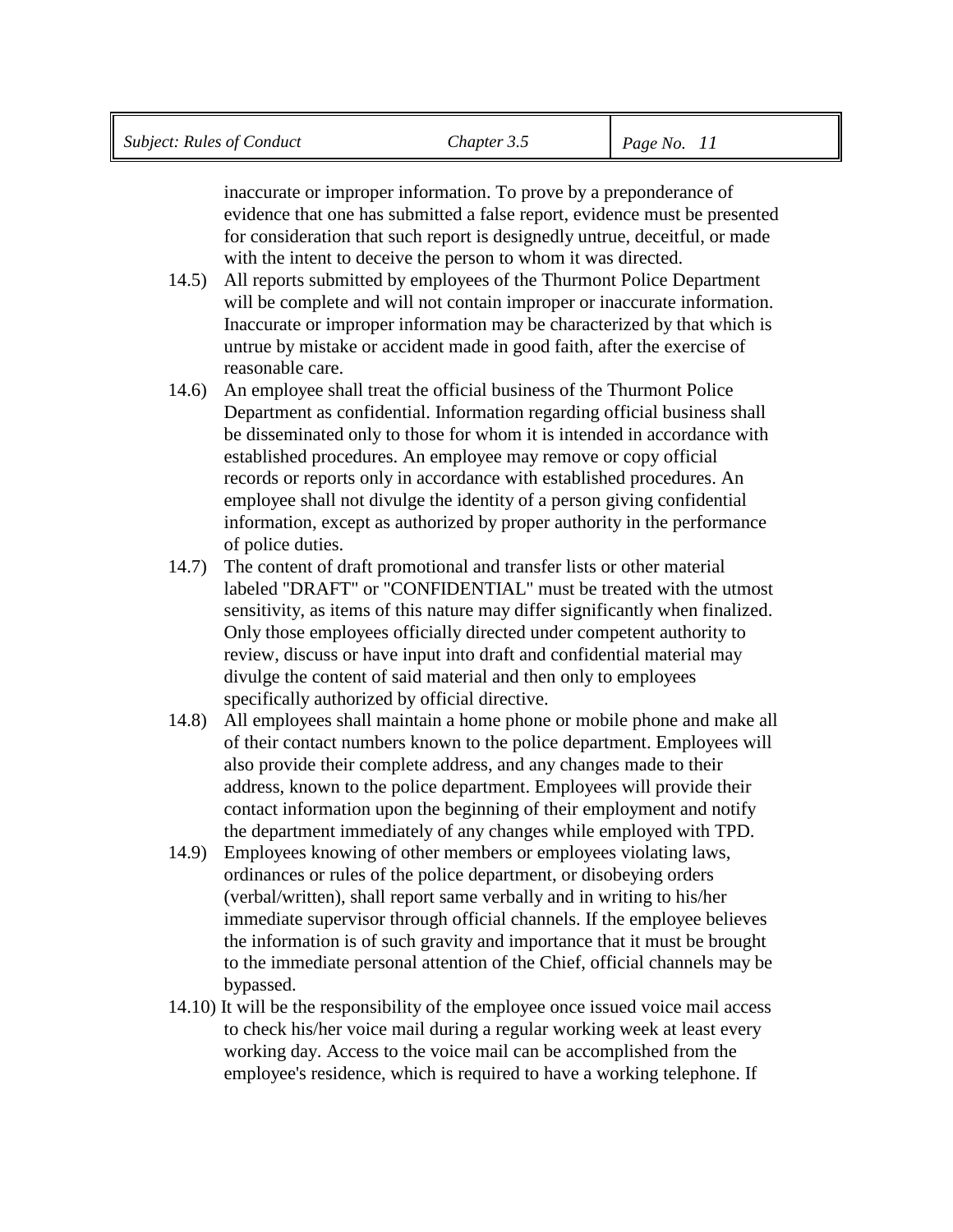an employee is in training or on annual leave or extended sick leave, it is recommended every effort be made to check the voice mail at least once a week. A supervisor should be aware of his subordinates' leave and training schedule and avoid leaving time-date due messages while the employee is away from the office for the above-mentioned reasons.

- 14.11) It will be the responsibility of the employee to check his/her office email and mailbox, and clean them out at least once a week during a regularly scheduled work week. Should the employee be at training, on annual leave or extended sick leave, the mailboxes will be checked immediately upon his/her return to regular duties. Supervisors should be aware of their subordinates' leave and training schedules and return dates before placing time-dated materials in their mailboxes.
- 14.12) Telephone etiquette At all times when talking on the telephone, Thurmont Police Department employees shall conduct themselves in a professional, pleasant and business-like manner. The person answering the telephone shall answer, Thurmont Police Department (their title or rank, and then their last name). Employees shall endeavor to answer incoming calls within three (3) rings.

## **15-0 Interrogations**

- 15.1) In all instances where an employee of the Thurmont Police Department has been accused of an act of misconduct or of any other impropriety, the commission of which is a violation of any rule of conduct, procedure or order, the employee shall, after being advised of his/her rights as specified in the Thurmont Police Department Disciplinary Procedures be subject to the established procedures. To the extent that the allegations of misconduct against an employee may also involve a violation of the criminal law, the procedures must be administered consistent with established constitutional rights guaranteed to all individuals charged with, or suspected of, criminal offenses.
- 15.2) During any administrative investigation an accused employee shall, at the request of competent authority, submit to an interrogation, in accordance with LEOBR for sworn officers. The questions to be asked during the interrogation will be related specifically, directly, and narrowly to the performance of the employee's official duties and to the subject matter of the current investigation.
- 15.3) On the order of competent authority, an employee shall submit to any medical, chemical, or other tests, photographs or lineups. All procedures carried out under this rule shall be specifically, directly, and narrowly related to the nature and scope of the accused's employment and conduct.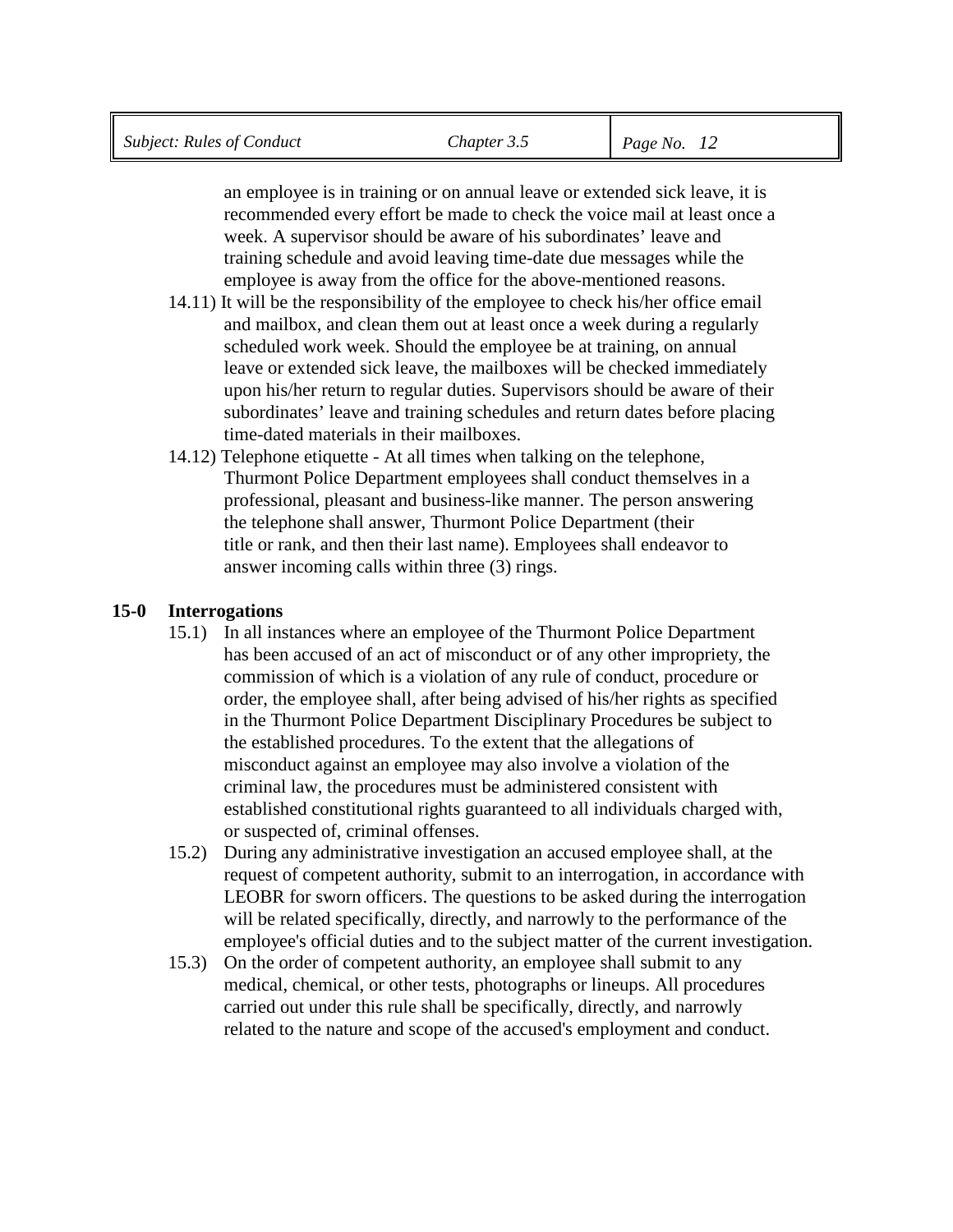#### **16-0 Reporting for Duty**

- 16.1) An employee of the Thurmont Police Department shall not absent him/herself without properly approved leave.
- 16.2) An employee shall report for duty at the time and place specified by superiors and shall be physically and mentally fit to perform assigned duties. The employee shall be properly equipped and cognizant of information required for the proper performance of duty so that the employee may immediately assume assigned duties. The employee shall report for duty with and use any prescription lenses - eye glasses or contact lenses - that are required for the safe and/or effective performance of duties.
- 16.3) Every employee shall log or have logged on the appropriate form the time his/her tour of duty began and ended and the times of arrival and departure from and facility to which he/she may report. Notification will be made by radio or in person to the employee's assigned unit or to the unit within the area which he/she is working or to which he/she has been temporarily assigned.
- 16.4) If any employee is unable to report for duty due to sickness or other causes, such employees shall, not less than one hour prior to reporting time, notify his/her immediate superior of the reasons for the absence, unless unable to do so.
- 16.5) Sworn employees, while off duty, shall be subject to call at all times. In the event of an emergency or potential emergency, employees ordered to an "inactive-on call" duty status and those required to leave word where they may be reached, will notify the shift supervisor of the location and the phone number where they can be contacted.
- 16.6) During emergency situations all employees are subject to 24 hour call to duty.

#### **17-0 Fictitious Illness or Injury Reports**

- 17.1) An employee shall not feign illness or injury, falsely report him/herself ill or injured, or otherwise deceive or attempt to deceive any official of the Thurmont Police Department as to the condition of his/her health or that of a qualifying family member.
- 17.2) Employees shall render prompt assistance in all cases of accident or illness that require immediate attention and shall take such action as may be necessary.
- 17.3) Employees shall report promptly in writing to their immediate supervisor any injuries to their person, persons in their custody or damage to town equipment in their possession or control irrespective of when or where such injury or damage occurs. This report shall be in complete detail and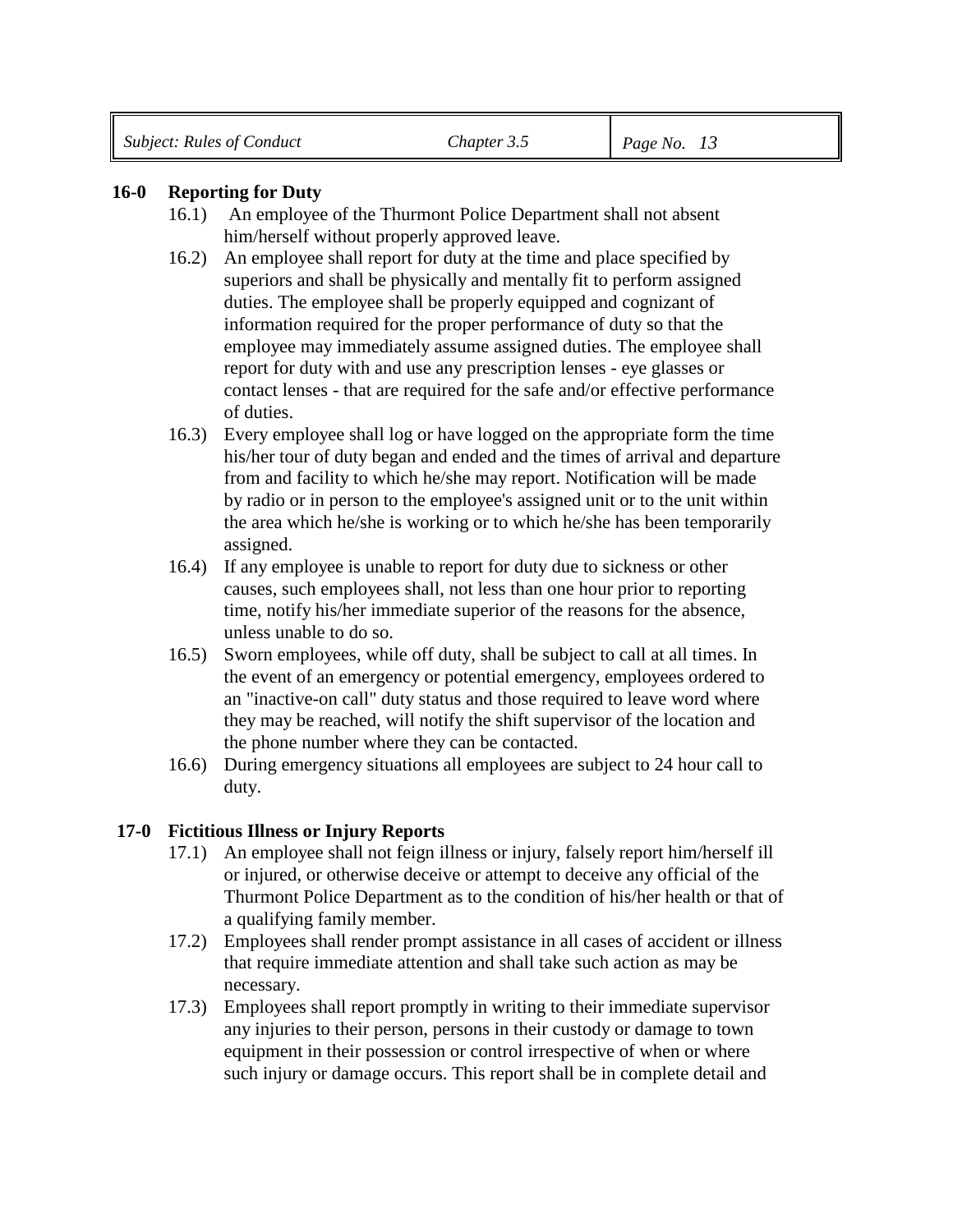|  | <b>Subject: Rules of Conduct</b> | Chapter 3.5 | Page No. $14$ |
|--|----------------------------------|-------------|---------------|
|--|----------------------------------|-------------|---------------|

give the full information of any witness. In the event the employee is injured to such an extent as to make this impossible, his/her immediate supervisor, as the ranking officer, shall make a prompt verbal report to the Chief and follow this as soon as practical with a full written report.

#### **18-0 Interference with Duty**

- 18.1) An employee shall not attempt to bring influence to bear on the Chief or a superior officer for the purpose of securing promotion or transfer, or to avoid penalties for violations of the Thurmont Police Department policies, rules, procedures, or orders.
- 18.2) An employee shall not interfere with cases assigned to other employees for investigation without consent, except by order of a superior officer; nor shall he/she interfere with the operation of the department. An employee shall not interfere with any lawful arrest or any prosecution brought by other Thurmont Police Department employees, or by any other agency or person. An employee shall not undertake any investigation or other police action not a part of his/her regular duties without first obtaining permission from his/her superior unless he/she can justify the need for immediate intervention.
- 18.3) An employee of the Thurmont Police Department shall not be directly or indirectly concerned with making arrangements, agreements, or compromises between a criminal and a person who has suffered from the criminal acts for the purpose of allowing the criminal to escape punishment prescribed by law. Any employee having knowledge of such an arrangement, agreement, or compromise shall report such to his/her immediate superior without delay. If an employee has knowledge of a superior officer making such arrangements, agreements, or compromises the employee may report the information directly to the Chief.
- 18.4) An off duty employee is prohibited from taking official action in a personal dispute involving neighbors, friends or relatives, unless the employee's involvement is necessary to prevent physical injury to others.
- 18.5) An employee of the Thurmont Police Department shall not reveal the identity of an employee assigned to plain clothes or covert investigative work. An employee shall not recognize such employees unless such other member recognizes or acknowledges him/her first.

#### **19-0 Abuse of Process/Withholding Evidence**

An employee shall not intentionally manufacture, tamper with, negligently handle, falsify, destroy, or withhold evidence, information, or any legal process, or make any false accusations of a criminal charge.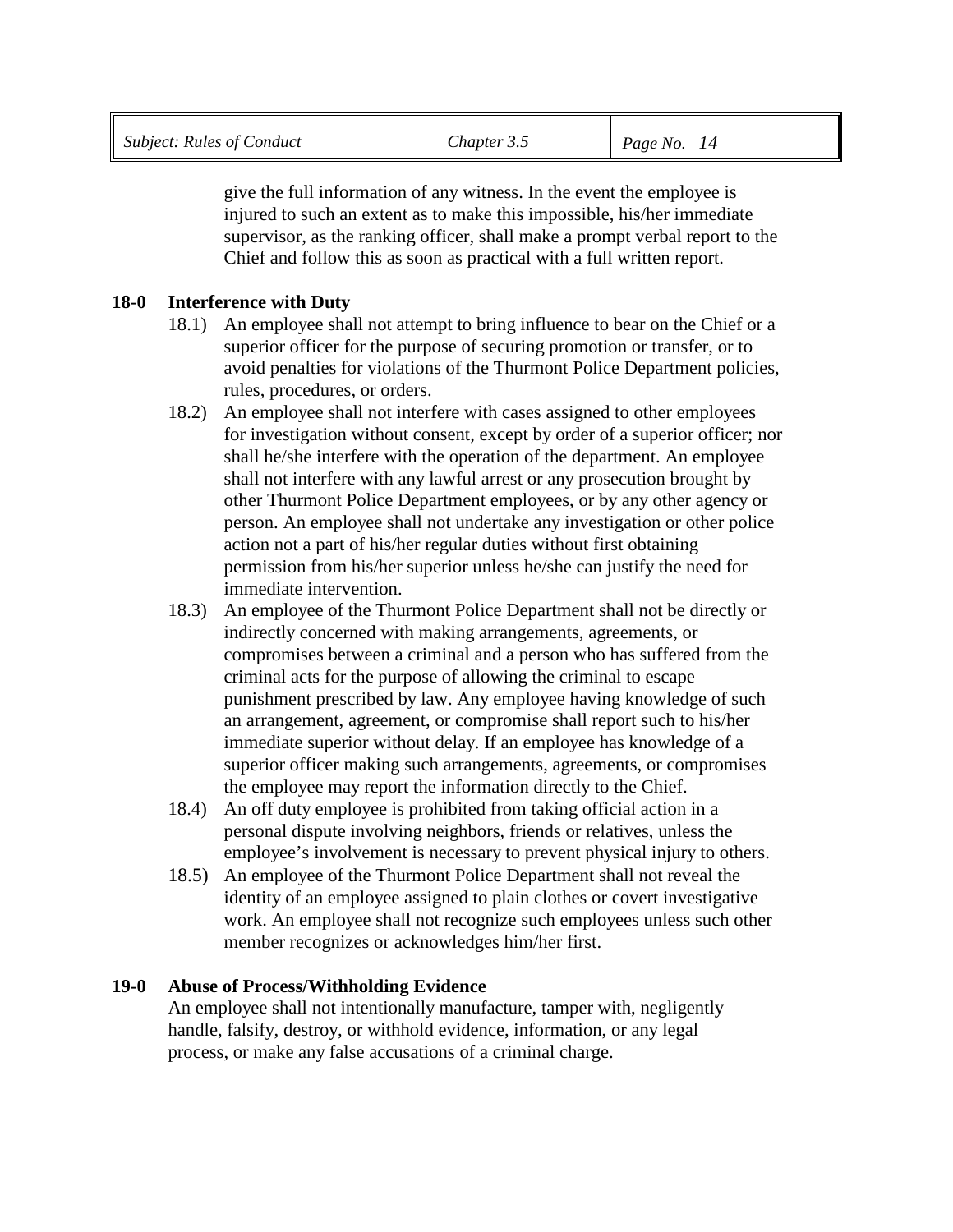#### **20-0 Evidence/Found and Recovered Property**

Property which has been received as evidence in connection with investigations of which, for any other reason, comes into the custody of the Thurmont Police Department, will be processed in accordance with established procedures. An employee shall not convert to his own use, manufacture, tamper with, or damage through negligence, or destroy, or in any other way misappropriate any evidence or any other material or property found in connection with an investigation or other law enforcement action, except in accordance with established procedures.

#### **21-0 Suggestions Pertaining To Service**

An employee shall not recommend, advise, direct or suggest in any manner, except in the transaction of personal business and then representing him/herself as a private citizen, the employment or procurement of a particular product, professional service, or commercial service.

#### **22-0 Requests for Assistance**

- 22.1) When the public requests assistance or advice, either by telephone or in person, all pertinent information will be taken in an official and courteous manner, and will be acted upon consistent with established procedures.
- 22.2) Sworn employees of the Thurmont Police Department shall act only in an official capacity, in civil cases, where such action is consistent with the lawful duties of the Thurmont Police Department.
- 22.3) No employee shall testify in any civil court action unless served with a legal subpoena except in cases where the employee is the plaintiff or is related to the litigant by blood or marriage. Only designated employees shall accept service of any civil process or any subpoena from an allied or governmental entity on behalf of any other employee. All employees shall confer with their supervisor or higher before giving a deposition or affidavit in a civil case resulting from the performance of official duties. No employee will accept any civil process or subpoena from a private process agent on behalf of another employee.

#### **23-0 Citizens' Complaints**

Employees shall courteously and promptly accept any allegation or complaint made by a citizen against any employee of the Thurmont Police Department. The receipt and processing of all complaints shall be in conformance with established procedures.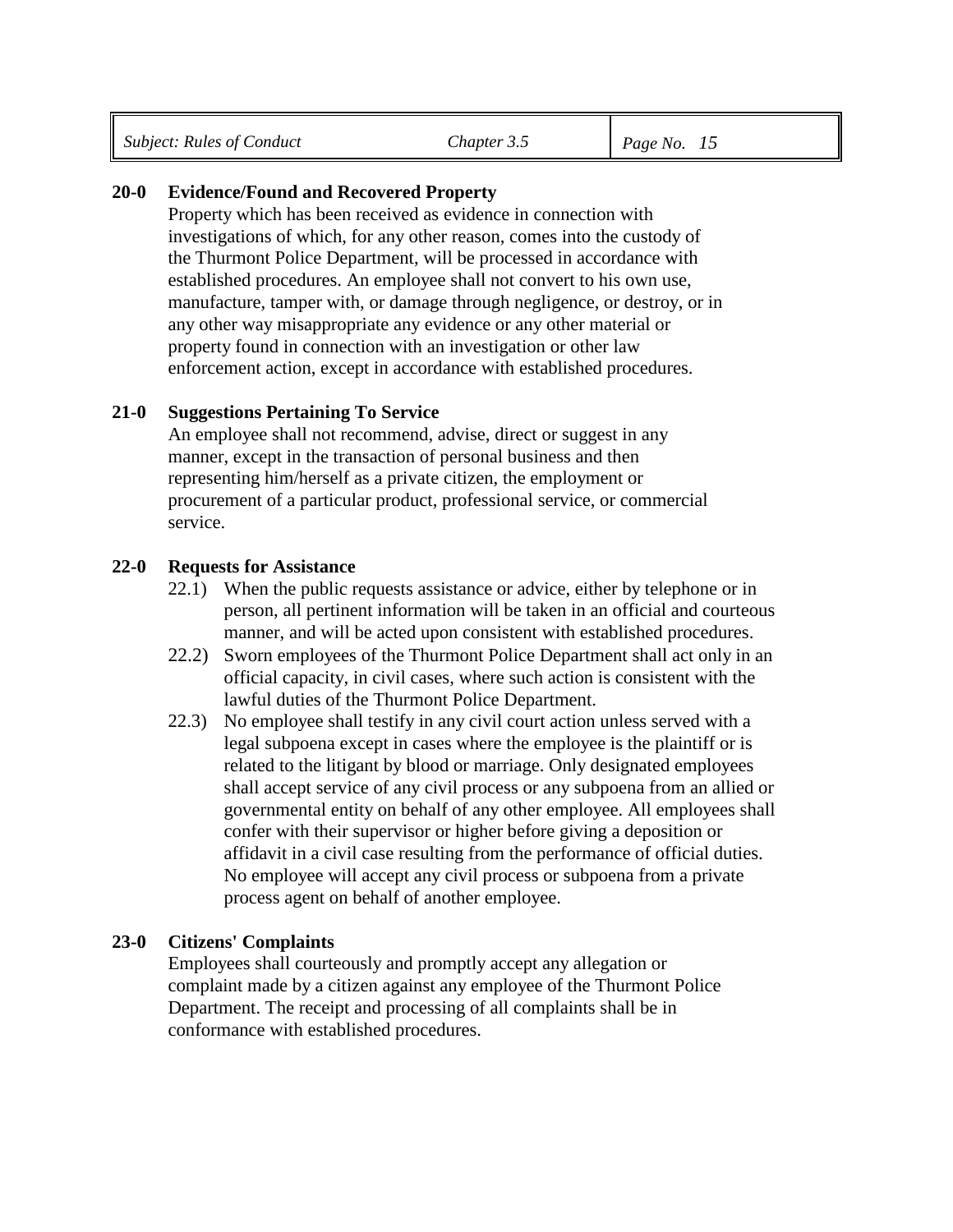## **24-0 Courtesy**

- 24.1) Employees shall be courteous to the public and to fellow employees. Employees shall be tactful in the performance of duties, shall control temper and exercise utmost patience and discretion, and should refrain from engaging in argumentative discussions. While on duty or in the performance of duties, employees shall not use coarse, violent, profane, or insolent language or gestures toward the public or fellow employees. Employees shall not express any prejudice or use language which might be insulting or demeaning to the public or fellow employees concerning race, sex, religion, politics, national origin, lifestyle, or similar personal characteristics.
- 24.2) Employees will at all times show respect for their fellow employees and will conform to the rules of discipline and courtesy as prescribed by the Chief.

## **25-0 Identification**

- 25.1) During the times that an employee is on duty and not readily identified by the uniform of the Thurmont Police Department, he/she shall carry a badge and credentials (Identification Card and MPTC Card) on his/her person. While off duty an employee shall have their credentials with them if they are carrying a firearm. He/she shall furnish name, identification number and assignment to any person properly entitled to this information, at any time except when authorized not to do so by proper authority and when such refusal may be necessary for the proper performance of duties.
- 25.2) When a sworn employee makes a traffic stop or makes an arrest while in civilian clothes, he/she shall make proper identification to the violator and display his/her badge and/or identification card.

#### **26-0 Personal Appearance**

All employees will maintain a neat, well-groomed appearance and will style hair and wear uniforms consistent with established policy and procedures.

## **27-0 Neglect of Duty**

- 27.1) Employees shall be punctual in attendance to all calls, requirements of duty, court appointments, and other assignments
- 27.2) An employee will not read, play games, watch television or movies, or engage in any activity or personal business while on duty that would cause neglect or inattentiveness to that duty.
- 27.3) The failure of an employee to take appropriate action, either on or off duty, on the occasion of a crime, disorder, or other condition deserving law enforcement or Police Department administrative attention is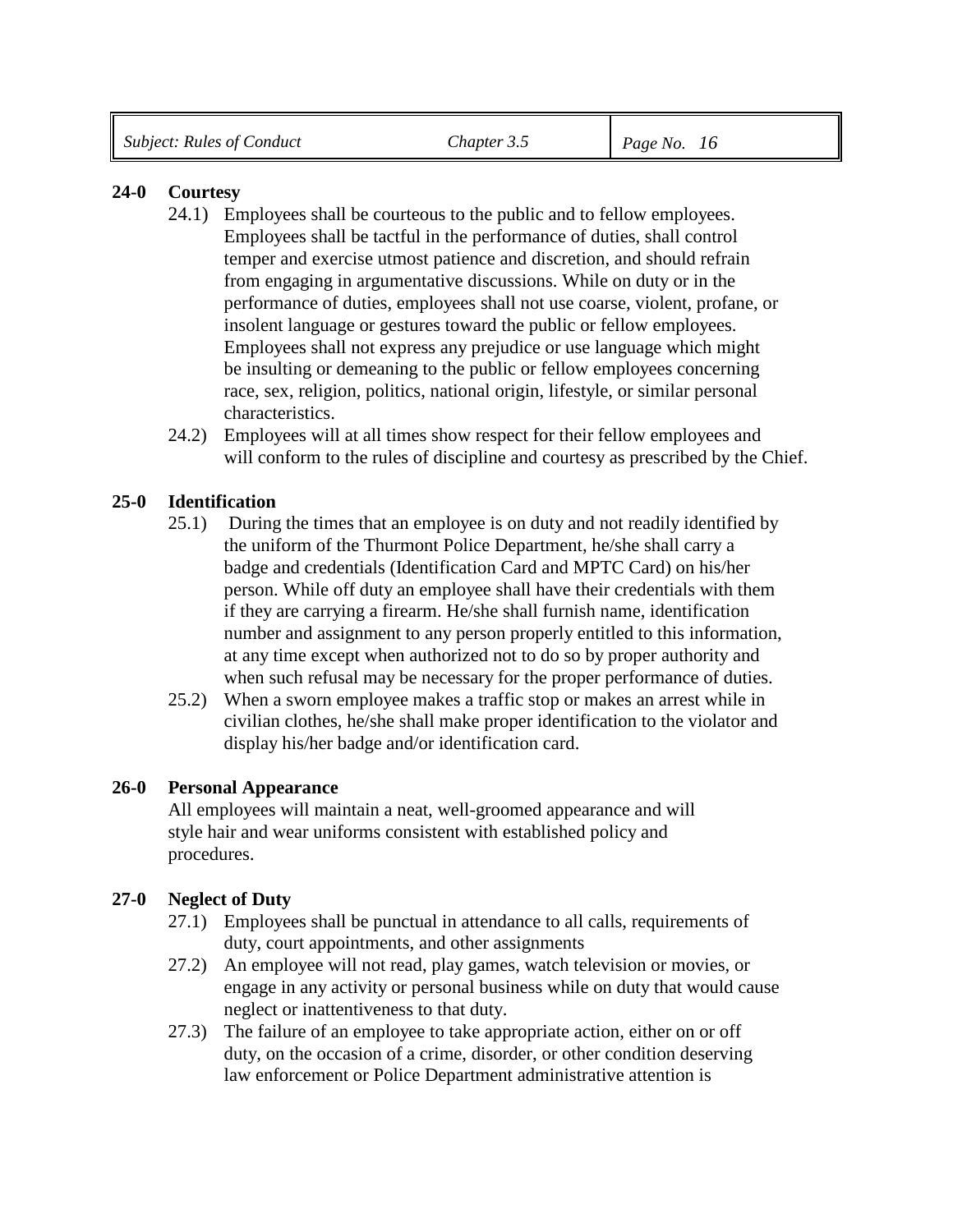considered neglect of duty.

- 27.4) An employee will not, without proper authorization, absent him/herself from assigned place of work during his/her tour of duty.
- 27.5) Employees will remain awake and alert while on duty. If unable to do so, he/she will report to a superior officer, who will determine the proper course of action.
- 27.6) An off duty employee operating an agency vehicle shall take action whenever:
- 27.6.1) An emergency call is dispatched and the off duty member is close to the call.
- 27.6.2) When assistance is requested.
- 27.6.3) When a crime is committed in their presence. Any official action taken by an off duty employee shall be reported to communications for assignment of an incident number.

## **28-0 Use of Alcoholic Beverages**

- 28.1) Employees will not drink intoxicating beverages while in uniform or while on duty unless it is necessary for the performance of duty. In every case where it is necessary for an employee to use intoxicating beverages while on duty, written permission must be obtained from the Chief. An employee given written permission to consume intoxicating beverages while on duty may not do so to the extent that his/her ability to perform his/her duty is impaired.
- 28.2) Employees ordered to an "inactive-on call" status will not consume alcoholic beverages during the time the employees are on call. An employee who, by virtue of a written or verbal order, duty schedule, etc., is informed that he/she has been placed in an unrestricted standby duty status and that it is expected the employee will be able to immediately report for duty if so called, will not consume alcoholic beverages.
- 28.3) An employee not in an "inactive-on call" or unrestricted duty status who has consumed intoxicating beverages and is recalled to duty will refrain from further consumption of such beverages and every such employee will be afforded sufficient reporting time to assure fitness for duty.
- 28.4) Off-duty employees are also prohibited from taking official action while under the influence.

#### **29-0 Use of Drugs**

Employees will not use any controlled dangerous substance, narcotic, or hallucinogen, except when prescribed in the treatment of an employee by a licensed physician or dentist. When controlled dangerous substances, narcotics, or hallucinogens are prescribed, employees will notify their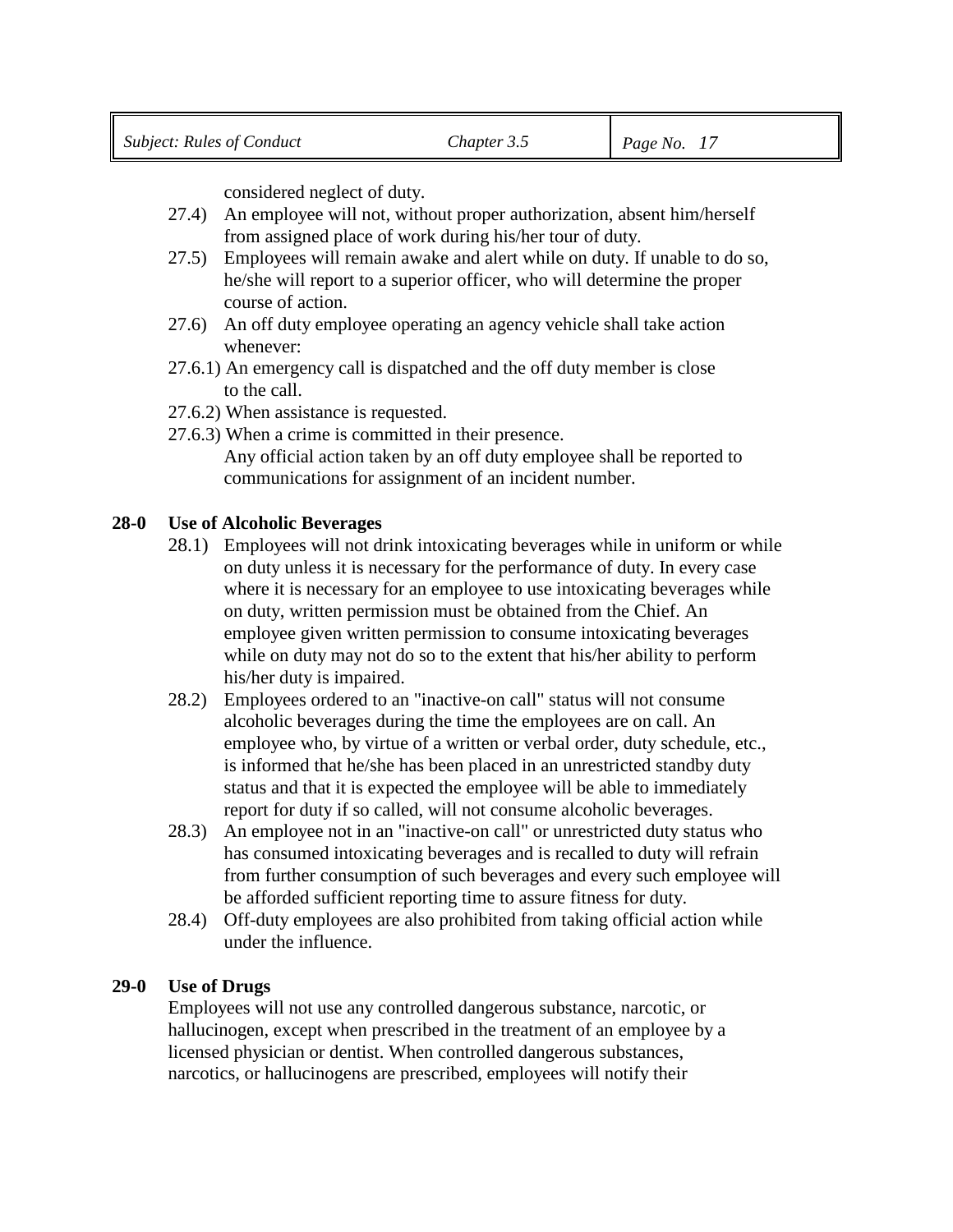immediate supervisor, who will in turn notify the Chief.

## **30-0 Gambling**

Employees will not engage in any form of illegal gambling at any time, except in the performance of duty and while acting under proper and specific orders from a superior.

## **31-0 Treatment of Persons in Custody**

- 31.1) Thurmont Police Department employees will not mistreat prisoners who are in custody. All persons in custody will be handled in accordance with established procedures.
- 31.2) No employee shall request, demand, or accept personal services from any inmate/prisoner, or from anyone on behalf of an inmate/prisoner.
- 31.3) Thurmont Police Department employees will not, without proper authority, release any prisoner in his/her charge or, through neglect or design, allow any prisoner in his/her charge to escape.

## **32-0 Thurmont Police Department Equipment**

- 32.1) Thurmont Police Department equipment will be used and maintained in accordance with established procedures and will not be abused, damaged, altered, or through negligence, lost. Thurmont Police Department employees will not cause or contribute to the damage, abuse, alteration, or loss of any equipment through negligence or carelessness.
- 32.2) Any employee deprived of police powers will turn in all Thurmont Police Department issued equipment designated in the order suspending his/her police powers.
- 32.3) Employees will operate official vehicles in a careful and prudent manner, and will not through negligent or careless operation incur or cause damage to be incurred to Thurmont Police Department property or to the property of another. Employees will obey all laws of the State of Maryland and all local ordinances, and conform to all procedures and regulations pertaining to operation and maintenance of assigned vehicles on a permanent or temporary basis. Employees will at all times set a proper example for other persons in the operation of a vehicle.
- 32.4) Damage to or loss of equipment will be reported in conformance with procedures.
- 32.5) Employees will not have any item of the Thurmont Police Department equipment repaired, adjusted, or modified without official authorization.
- 32.6) Only employees of the Thurmont Police Department will be permitted to operate or attempt to operate any Police vehicle, or use any issued firearm, or other item of property owned by the Thurmont Police Department;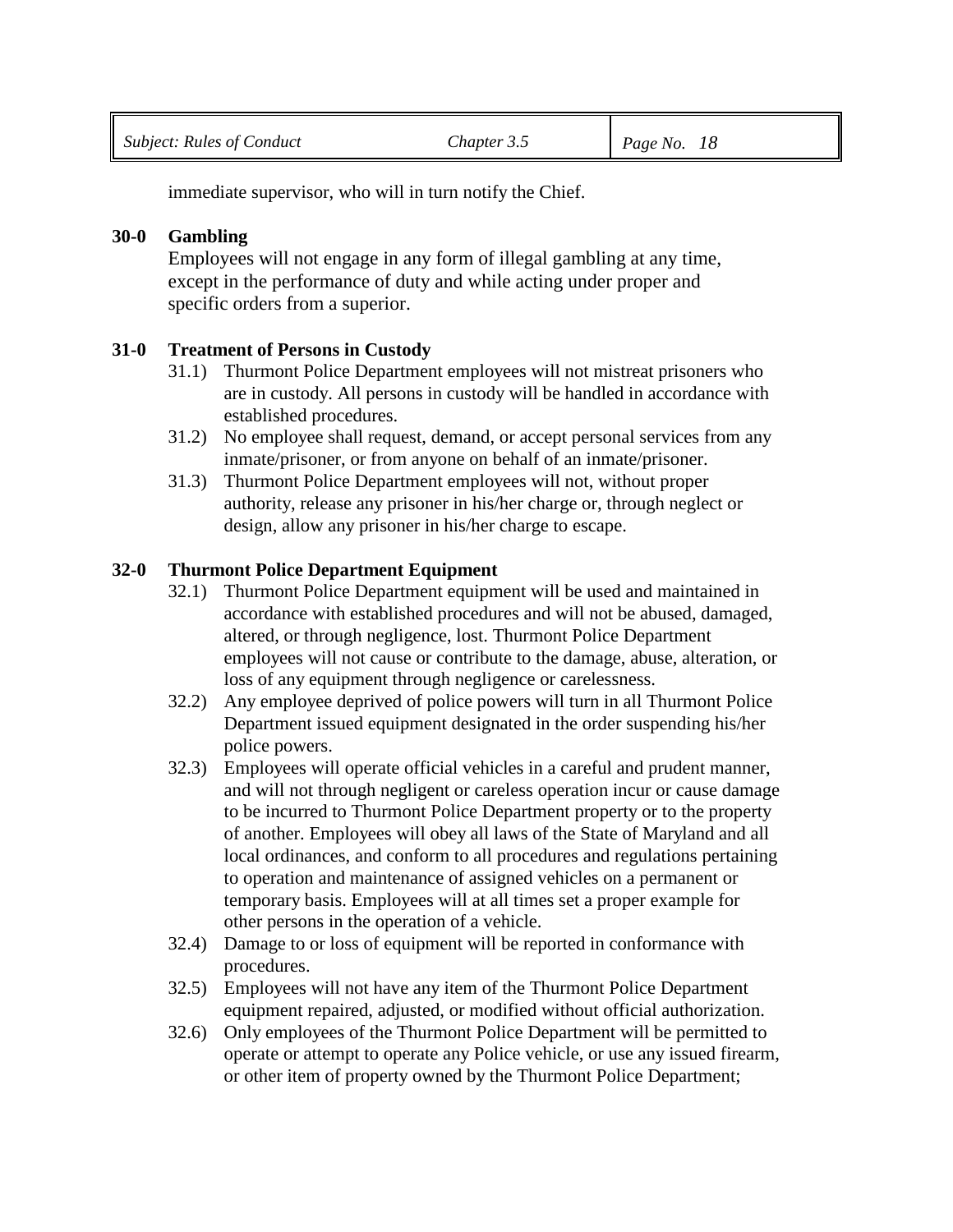however, specific exceptions to this rule may be issued by a supervisor with concurrence of the Chief.

- 32.7) All employees of the Thurmont Police Department while operating official vehicles shall utilize available safety equipment, such as seat belt and harness.
- 32.8) Personnel leaving vehicles at a commercial establishment for service will remove all weapons from the vehicle.
- 32.9) Officers may purchase official Thurmont Police Department badges for personal use and may, while employed as a Thurmont Police Department Officer, wear or display the badge as described in policy.

# **33-0 Incompetence**

- 33.1) Employees of the Thurmont Police Department shall be held strictly responsible for the proper performance of their duties. Employees shall maintain sufficient competency to properly perform their duties and assume the responsibilities of their positions.
- 33.2) Employees shall perform their duties in a manner which will maintain the highest standards of efficiency in carrying out the functions and objectives of the Thurmont Police Department.
- 33.3) Employees are to perform their duties diligently. Indifference, carelessness, or negligence will constitute grounds for disciplinary action. Staff members will at all times cooperate with and protect other staff members. Any shirking of responsibility will be considered neglect of duty.

## **34-0 Safety and Fire Prevention**

It is mandatory that employees become familiar with and comply with safety and fire prevention and control procedures. Employees must immediately correct and/or report unsafe conditions and/or fire hazards.

# **35-0 Changing Posts or Assignments**

Employees are not permitted to leave their assigned post or exchange assigned duties unless properly and officially relieved or authority has been granted by their immediate supervisor.

# **36-0 Control of Keys, Tools, Security Equipment, Drugs, Toxic and Dangerous Materials**

Employees are responsible for exercising extreme caution at all times to adequately control said items and to prevent prisoners from gaining access to them. The loss of any of these items or the inability to account for them must be immediately reported to the Chief. Under no circumstances is a prisoner to be permitted to handle keys of any type. Personnel shall not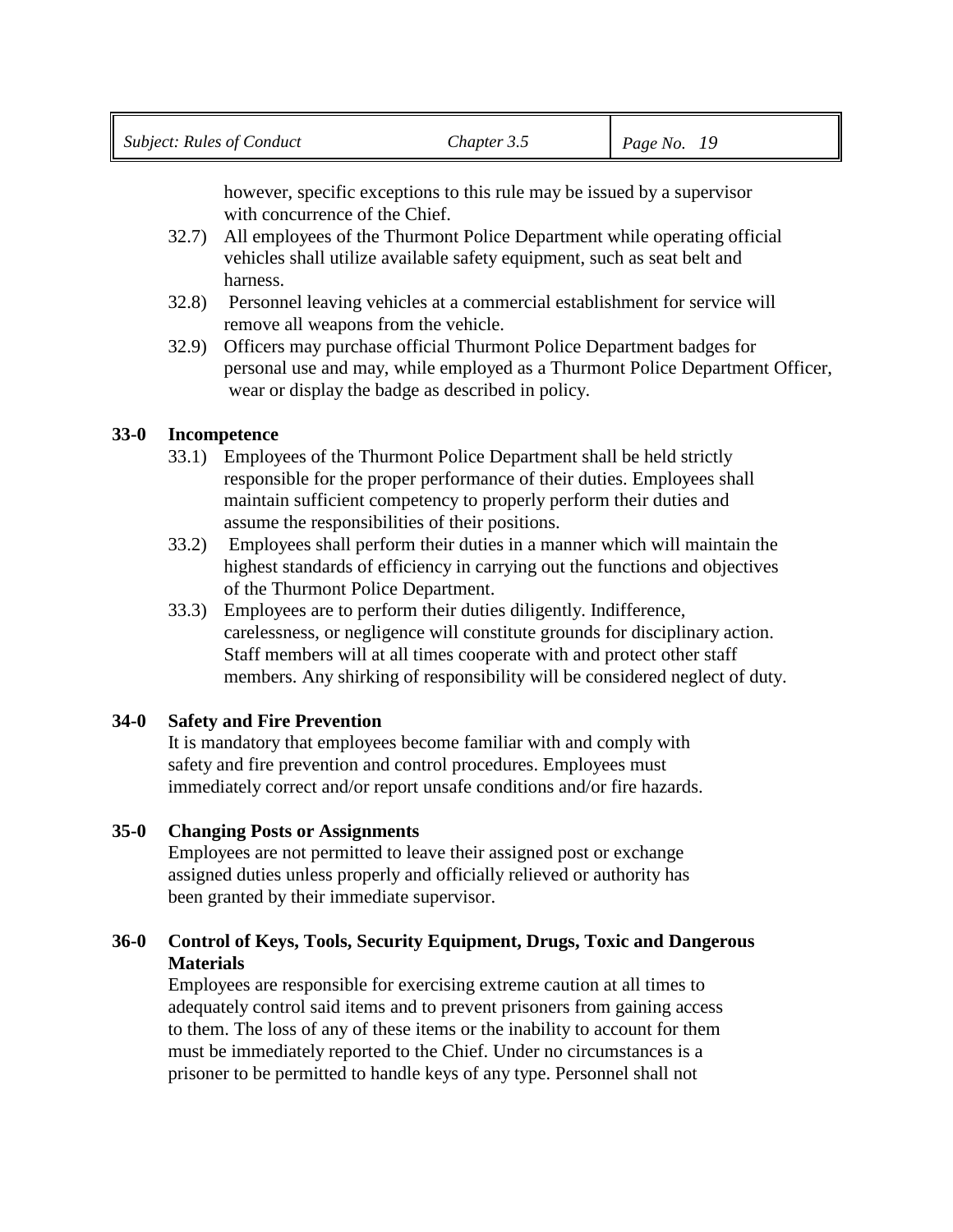duplicate any key without first obtaining permission from an immediate supervisor.

## **37-0 Contraband**

Contraband is defined as any item which is unlawful to possess. Employees are forbidden to possess contraband except in the line of official duty. Contraband is also defined as any article which is brought into the Frederick County Adult Detention Center other than through official channels. Employees are forbidden to take contraband into the facility.

# **38-0 Chain of Command**

Employees will always follow the established chain of command in conducting official business. Specific persons in that chain of command may be omitted if such persons are the subject of a complaint. Employees will not contact persons outside the agency regarding a complaint without first advising the Chief via the chain of command. If the complaint involves the Chief or is against the Chief, the Mayor will be notified.

# **39-0 Personnel File**

Personnel files are considered confidential and are not to be handled by anyone other than authorized personnel.

## **40-0 Polygraph Examination**

As a condition of employment and under conditions articulated in the law, Thurmont Police Department Officers are subject to polygraph examinations.

# **41-0 Court Appearance Compensation**

- 41.1) Personnel will be paid a minimum of three hours pay for court appearances, whenever they attend in an off-duty status.
- 41.2) Personnel will notify the Emergency Communications Center dispatcher, who will record the time, when they arrive at the courthouse and when they depart the courthouse.

# **42-0 Military Courtesy**

- 42.1) Military courtesy deals with affording correct courtesy and respect to the nation, commanders, subordinates, and fellow law enforcement officers.
- 42.2) Hand Salute, uniformed members of the Thurmont Police Department shall render the proper hand salute when the National Anthem is being played, the raising, or lowering of the American flag, and the passing of the American flag.
- 42.3) Officers of the Thurmont Police Department will render a hand salute and give a greeting when they encounter the Chief or other Command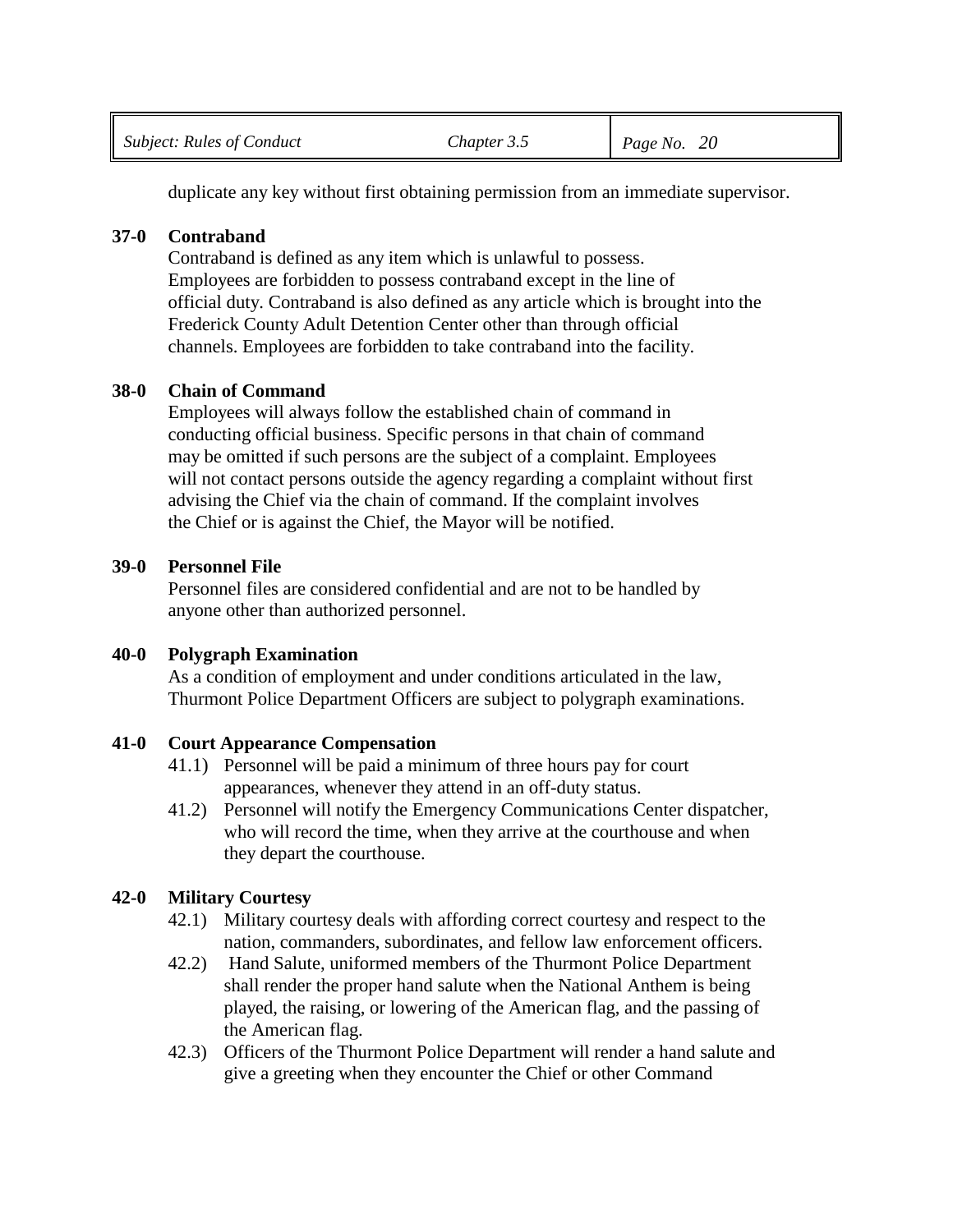personnel upon the first encounter of the day.

- 42.4) Officers of the Thurmont Police Department will render a hand salute and give a greeting when they encounter officers from allied agencies, and Federal, State, and County heads of government.
- 42.5) The exchange of salutes between fellow officers and fellow law enforcement officers is encouraged, but it is not mandatory.

#### **43-0 Following Orders**

Every employee shall follow all orders or directions of a superior officer in the Thurmont Police Department. Failure to follow all orders or directions will be a violation of the Rules of Conduct of the Thurmont Police Department.

#### **44-0 Enforcement of all Criminal and Traffic Laws**

- 44.1) Although the primary responsibility for enforcing certain criminal or traffic laws may be delegated to particular subdivisions of the Department, all officers are responsible for taking prompt and appropriate police action concerning any violations or situations which come to their attention.
- 44.2) All officers of the Department, regardless of their rank or assignment, will take immediate action in an effort to fulfill the law enforcement objectives of the Department. Consequently, off duty officers will immediately notify the Department or one of its on-duty officers of any emergency situation requiring a police response within the City, and will take those measures which are appropriate, consistent with the gravity of the incident, until the arrival of an on duty officer or relieved by higher authority, if warranted.

#### **45-0 Arrest, Search and Seizure:**

- 45.1) All arrests, searches, seizures, and other police actions will be in accordance with the Constitution of the United States and the laws of the State of Maryland and the Department General Orders.
- 45.2) Officers will not deprive any person of their Constitutional rights.
- 45.3) Except as provided by law, consideration of race, ethnicity, age, gender, sexual orientation, religion, economic status or cultural group will play no part in the formulation of probable cause or reasonable articulable suspicion.
- 45.4) Officers will, within the scope of their authority, make reasonable inquiries, conduct impartial investigations, and make arrests in compliance with the laws of arrest.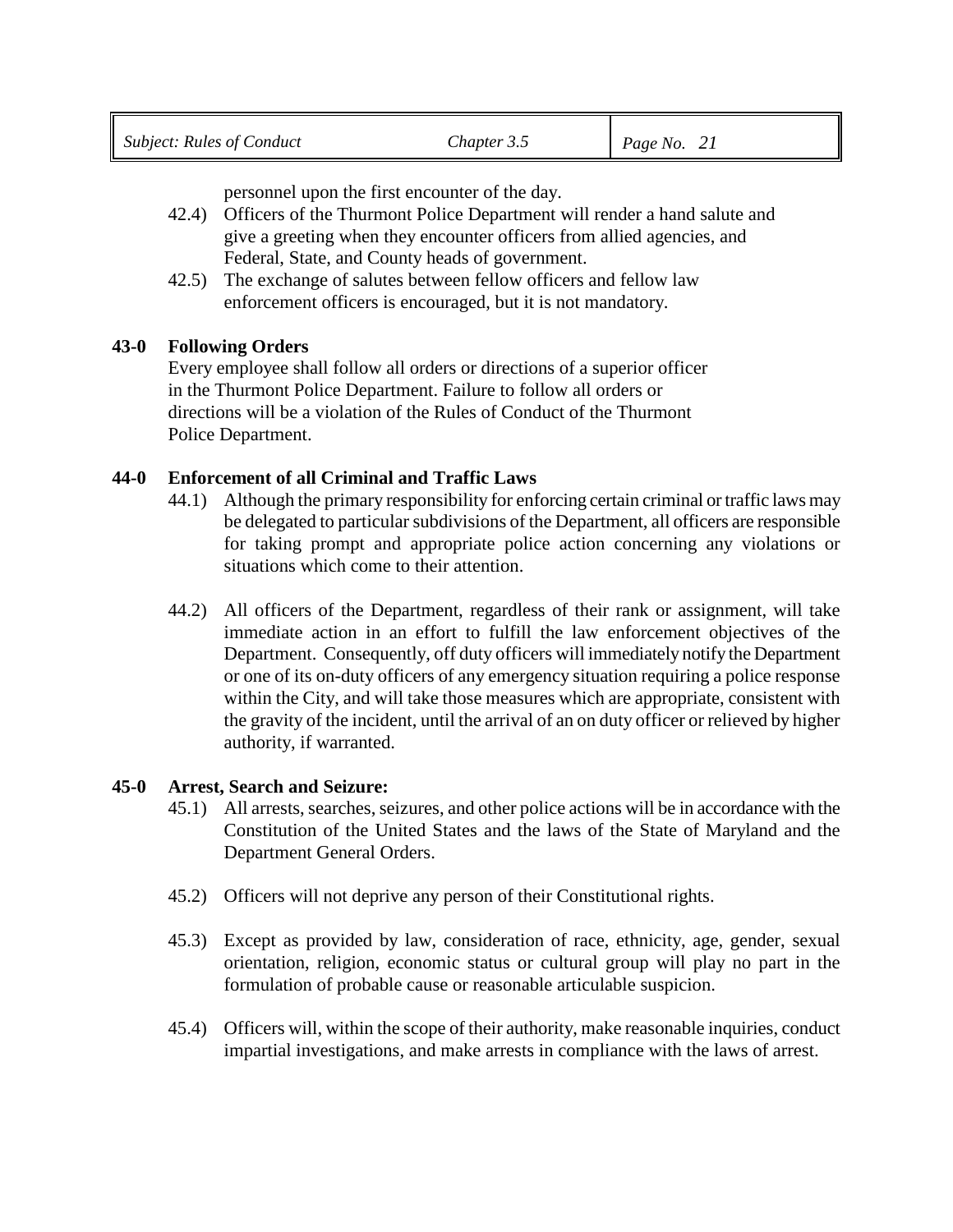|  | Subject: Rules of Conduct | Chapter 3.5 | Page No. $22$ |  |
|--|---------------------------|-------------|---------------|--|
|--|---------------------------|-------------|---------------|--|

#### **46-0 Release of arrestee**

If an officer makes an arrest based on probable cause, but subsequently determines that the placing of charges is inappropriate, i.e., the arrestee suffers from a medical condition or a witness will not cooperate, lack of evidence, etc., the officer may release that person, fully documenting his actions on an incident report and other appropriate documentation.

#### **47-0 Public statements and appearances**

Employees of the Department will not publicly criticize or ridicule any investigation, City official, event, member of the Judiciary, operation, order, other employee, or the Department, its policies, orders or personnel in any manner where such expression is defamatory, obscene, unlawful, or tends to undermine the effectiveness of the Department or interfere with the maintenance of discipline, or is made with a reckless disregard for the truth.

#### **48-0 Civility and Respect**

- 48.1) Employees will conduct themselves in a professional manner to include being as civil, courteous, orderly, patient, and tactful as a reasonable and prudent person is expected to be in any given situation. Employees will not use any disrespectful, profane, or unprofessional language, actions, and/or gestures toward any citizen, fellow employee, subordinate, or superior officer, whether on or off duty. Officers acting in an undercover capacity who have not identified themselves as police officers may use language appropriate to their undercover capacity.
- 48.2) Employees will respond to citizen's questions to the best of their ability, treating all inquiries in a professional manner. If an employee is unable to properly answer a citizen's question, he will make every effort to obtain an answer, avoiding argument and sarcasm and remaining in control of his temper. If requested, he will display his Departmental identification card and furnish a citizen (in writing if requested) with his name, badge number, rank, and duty assignment in a courteous manner, unless such disclosure would compromise a specific covert assignment.
- 48.3) In exigent circumstances, it is not a violation of this regulation for employees to use firm, professional language, appropriate in volume and tone, to gain or maintain control of any situation.
- 48.4) Sworn and civilian employees will extend and exhibit, both on and off duty, and either in uniform or out of uniform, the proper courtesy and respect to all superiors.
- 48.5) All employees will, when on duty and in public, refer to all officers and employees by their rank or title. Subordinates will, in all professional/ workplace settings, address superiors by their rank or title.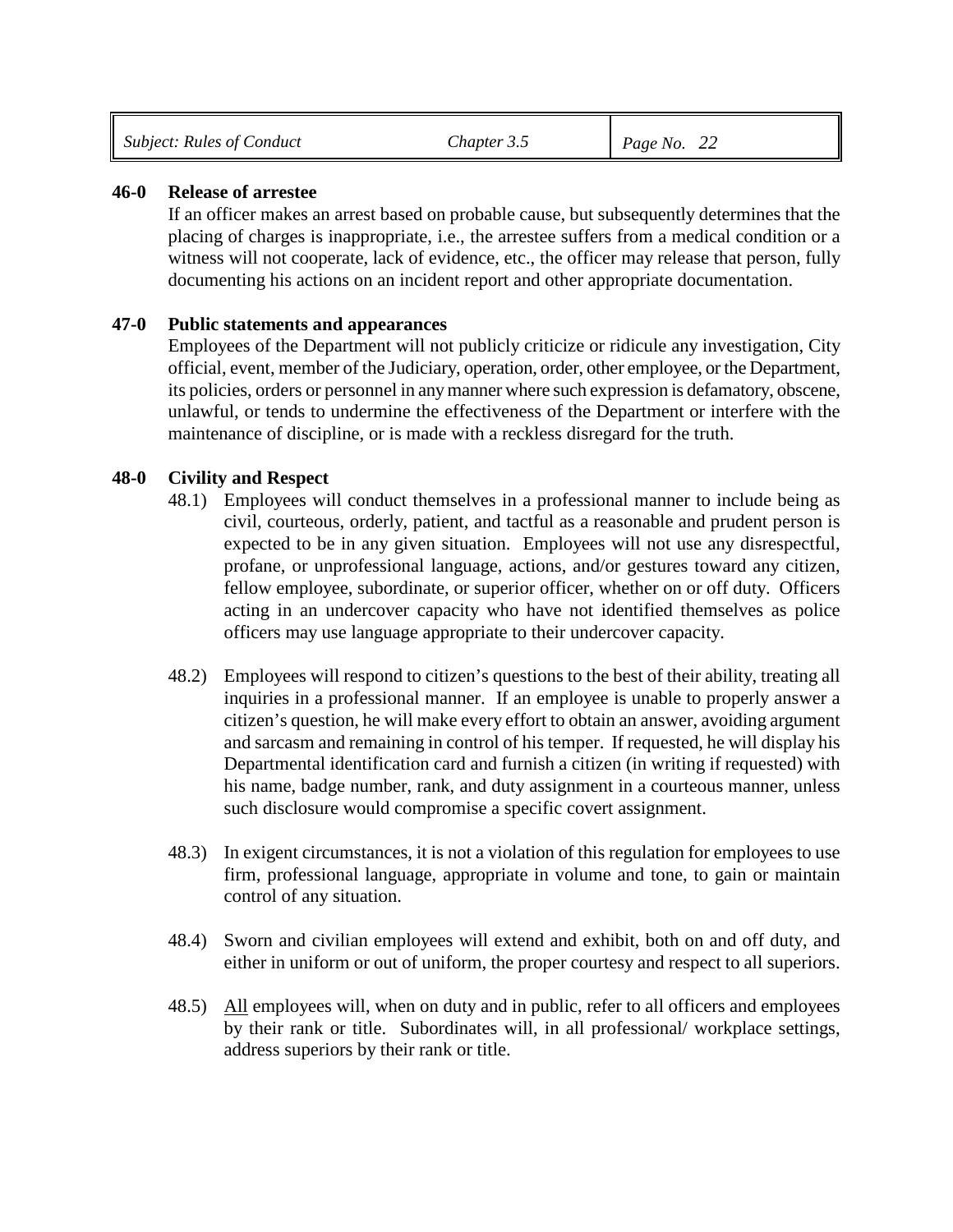| <b>Subject: Rules of Conduct</b> | Chapter 3.5 | Page No. $23$ |
|----------------------------------|-------------|---------------|
|                                  |             |               |

48.6) Officers will, when appropriate, render a hand salute upon greeting a Command Officer, in accordance with General Orders.

## **49-0 Confidentiality**

- 49.1) The official business of the Department will be treated as confidential. Confidential departmental information will not be released or discussed with any person inside or outside of the agency unless permitted by General Order or authorized by the Chief of Police or his designee.
- 49.2) Employees will not disclose, divulge, discuss, or otherwise impart to any person either inside or outside of the Department who does not possess an official "need to know" any confidential information whatsoever obtained by virtue of his employment with the Department, including, but not limited to, criminal history record information, personnel records, internal investigations, computer and police records of all types, and all other records and information of whatever type which a reasonable person would consider confidential.

## **50-0 Truthfulness**

- 50.1) Employees will speak and write the truth at all times and under all circumstances. In cases where an employee is not allowed by Departmental policy or order to divulge facts that are within his knowledge, he will decline to speak on the subject.
- 50.2) Employees will not make any false, fictitious, or misleading statements, or coerce, entice, or suggest that any other person do so, either verbally or in writing.
- 50.3) Employees will not knowingly withhold information relevant to any incident, investigation, or situation.
- 50.4) Employees will not fake illness or injury, falsely represent themselves ill or injured, or otherwise deceive or attempt to deceive any official of the Department or any other governmental agency or individual authorized to conduct such an inquiry as to the condition of their health.
- 50.5) This section does not apply to situations in the course of authorized investigations or operations, in which an officer may use "reasonable subterfuge" with the knowledge of their supervisor.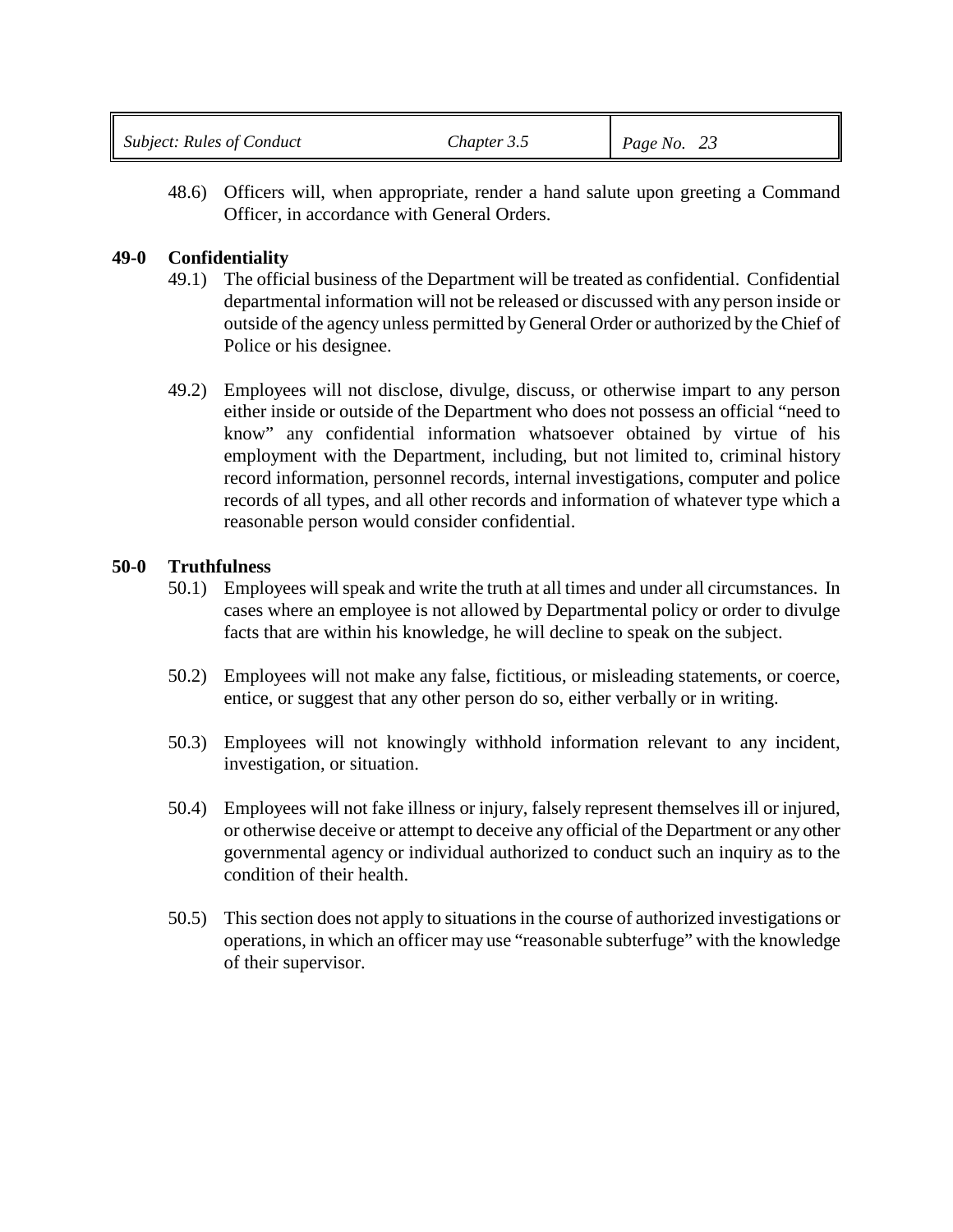| <b>Subject: Rules of Conduct</b><br>Page No.<br>-hapter 3.5<br>24 |  |
|-------------------------------------------------------------------|--|
|-------------------------------------------------------------------|--|

#### **51-0 Discourtesy**

- 51.1) Employees will not use profane language or any other language, gesture or reference to an individual's race, color, creed, sex, religion, sexual orientation/preference, nationality/ethnic origin or disability which by its very nature or by contemporary community standards is intended to, or would be perceived by a reasonable person to be intended to, or actually does, insult, demean, or offend an individual or group of individuals.
- 51.2) The use of such language, etc. will be construed as discourteous if it is reported to have occurred during the course of an employee's official duties or, if it occurs while off-duty and the Department determines that it has brought discredit to the Department and/or the law enforcement profession.

## **52-0 Discretionary judgment**

Employees will exercise discretion in the resolution of all matters unless there are controlling General Orders, laws, standard operating procedures, or supervisory direction governing a specific situation or set of facts, using their training, experience, and common sense and always remaining in accordance with the Mission of the Department, Community Policing practices, and law enforcement objectives of the agency.